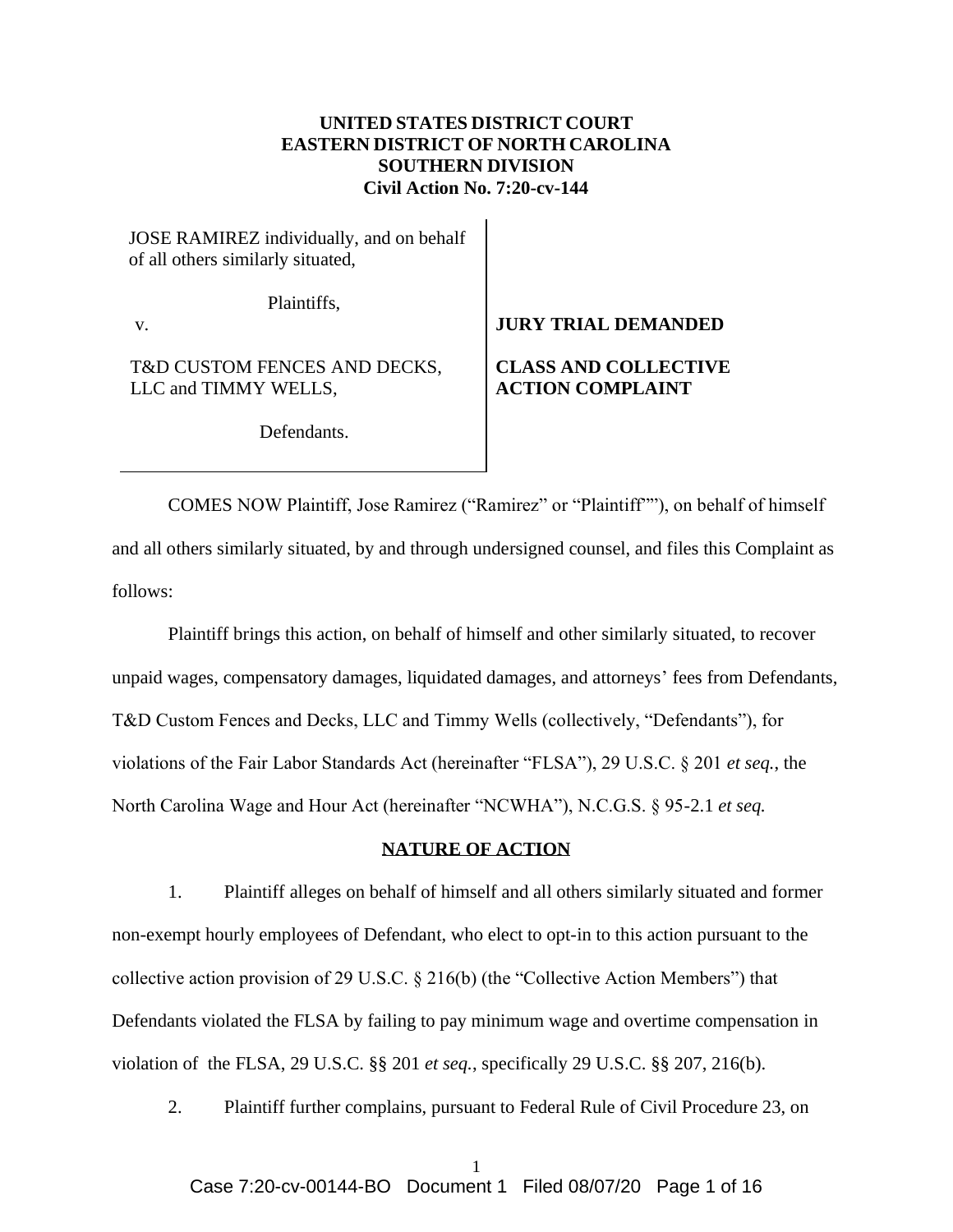behalf of himself, individually, and all similarly situated current and former non-exempt hourly employees of the Defendant, regardless of title, who work or worked in the state of North Carolina (the "North Carolina Class") that Defendant violated the NCWHA by failing to timely pay Plaintiff and the North Carolina Class all promised and earned wages for all hours worked.

#### **THE PARTIES**

3. Plaintiff Jose Ramirez is an adult individual who is a resident of Currie, North Carolina, and worked as a non-exempt hourly employee for Defendants from 2010 to 2020 as a general laborer and project supervisor. A written consent form for Ramirez is attached hereto as Exhibit A, pursuant to 29 U.S.C. § 216(b).

4. Defendant, T&D Custom Fences and Decks, LLC ("T&D") is a North Carolina corporation, which operates a construction company focused primarily on the installation of fencing and decks. T&D's principal place of business is registered with the North Carolina Secretary of State at 301 North Green Meadows Drive, Suite D1, in Wilmington, North Carolina 28405.

5. Defendant, Timmy Wells ("Wells"), is an officer of, and owns and operates, T&D. Upon information and belief, Wells allocated compensation to employees, made wage payment decisions, set policies and practices regarding employee pay and made, and continues to make, hiring and firing decisions for T&D.

6. Plaintiff is informed and believes, and based upon such information and belief alleges, that the Defendants, and each of them, are now and/or at all times mentioned in this Complaint were in some manner legally responsible for the events, happenings, and circumstances alleged in this Complaint.

7. Plaintiff is further informed and believes, and based upon such information and

2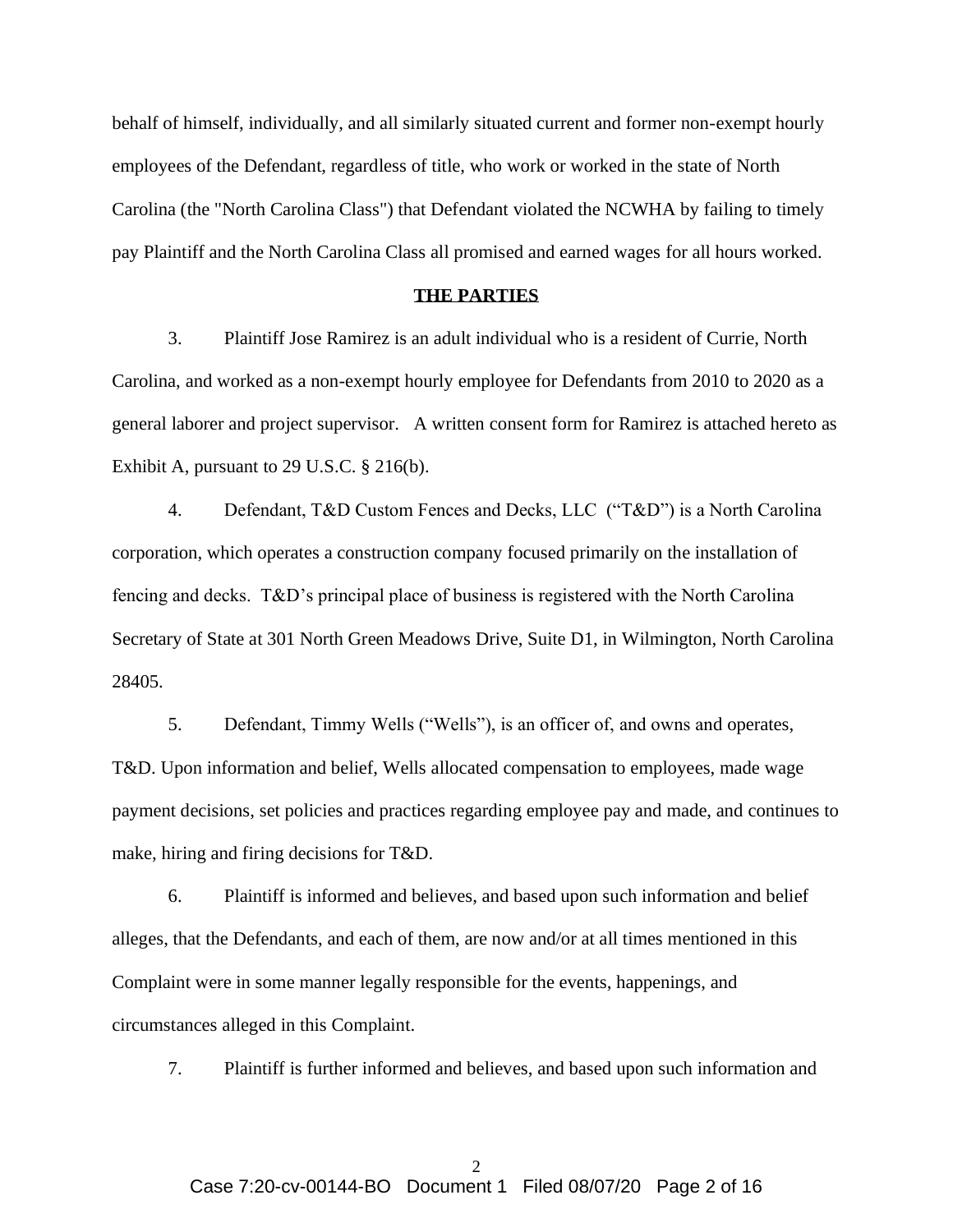belief alleges, that at all times mentioned, all Defendants, and each of them, were and are the agents, servants, employees, joint venturers, alter egos, and/or partners of each of the other Defendants, and were, at all such times, acting within the course and scope of said employment and/or agency; furthermore, that each and every Defendant herein, while acting as a high corporate officer, director, and/or managing agent, principal, and/or employer, expressly directed, consented to, approved, affirmed, and ratified each and every action taken by the other co-Defendants, as herein alleged and was responsible in whole or in part for the matters referred to herein.

8. Plaintiff is further informed and believes, and based upon such information and belief alleges, that at all times herein mentioned, Defendants, and each of them, proximately caused Plaintiff, the Collective Action Members, and the North Carolina Class to be subjected to the unlawful practices, wrongs, complaints, injuries and/or damages alleged in this Complaint.

9. Plaintiff is further informed and believes, and based upon such information and belief alleges, that Defendants, and each of them, are now and/or at all times mentioned in this Complaint were members of and/or engaged in a joint venture, partnership and common enterprise, and were acting within the course and scope of, and in pursuit of said joint venture, partnership and common enterprise and, as such were co-employers of Plaintiff, the Collective Action Members and the North Carolina Class members.

10. Plaintiff is further informed and believes, and based upon such information and belief alleges, that Defendants, and each of them, at all times mentioned in this Complaint, concurred with, contributed to, approved of, aided and abetted, condoned and/or otherwise ratified, the various acts and omissions of each and every one of the other Defendants in proximately causing the injuries and/or damages alleged in this Complaint.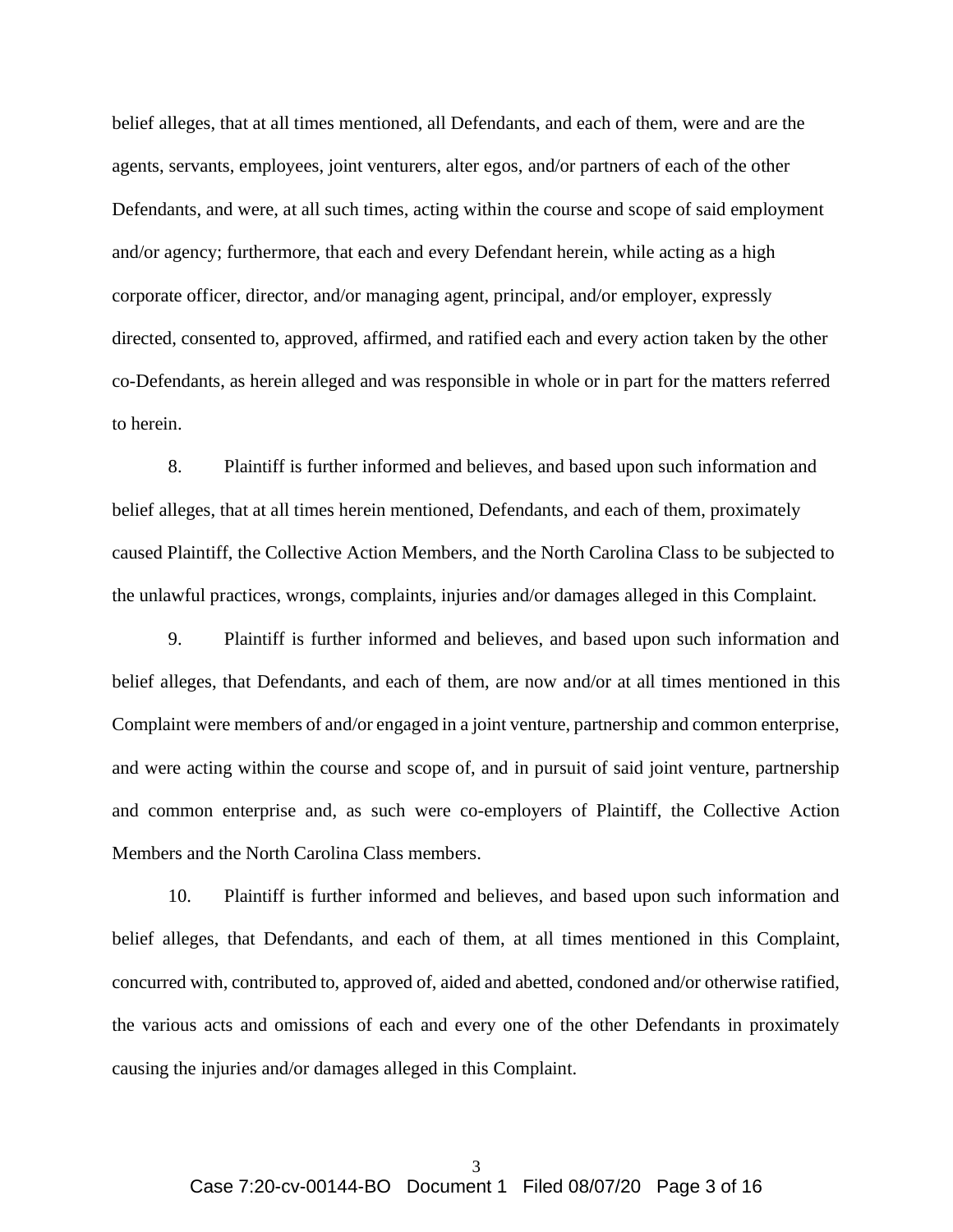11. Plaintiff is further informed and believes, and based upon such information and belief alleges, that Wells made all decisions on a daily basis regarding pay policies and exerted financial and operative control over T&D, and is therefore individually liable under the FLSA and the NCWHA.

#### **JURISDICTION AND VENUE**

12. This Court has original federal question jurisdiction under 28 U.S.C. § 1331 for the claims brought under the FLSA. 29 U.S.C. § 201 *et. seq.*

13. Defendants' principal place of business as registered with the North Carolina Secretary of State is listed as 301 North Green Meadows Drive, Suite D1, in Wilmington, North Carolina 28405 and is situated in this District.

14. The claims for violations of the NCWHA are based on the statutory law of the State of North Carolina. Supplemental jurisdiction exists pursuant to 28 U.S.C. § 1367 for the pendent state claims because they arise out of the same nucleus of operative facts as the FLSA claim. Plaintiff's remaining claims are based on the common law of North Carolina.

15. All of the alleged causes of action can be determined in this judicial proceeding and will provide judicial economy, fairness, and convenience for the parties.

#### **COVERAGE ALLEGATIONS**

16. At all times hereinafter mentioned, Defendants have been an employer within the meaning of Section 3(d) of the FLSA, 29 U.S.C. § 203(d).

17. At all times hereinafter mentioned, Defendants have been an enterprise within the meaning of Section 3(r) of the FLSA 29 U.S.C. § 203(r).

18. At all times hereinafter mentioned, Defendants have been an enterprise engaged in commerce or in the production of goods for commerce within the meaning of Section  $3(s)(1)$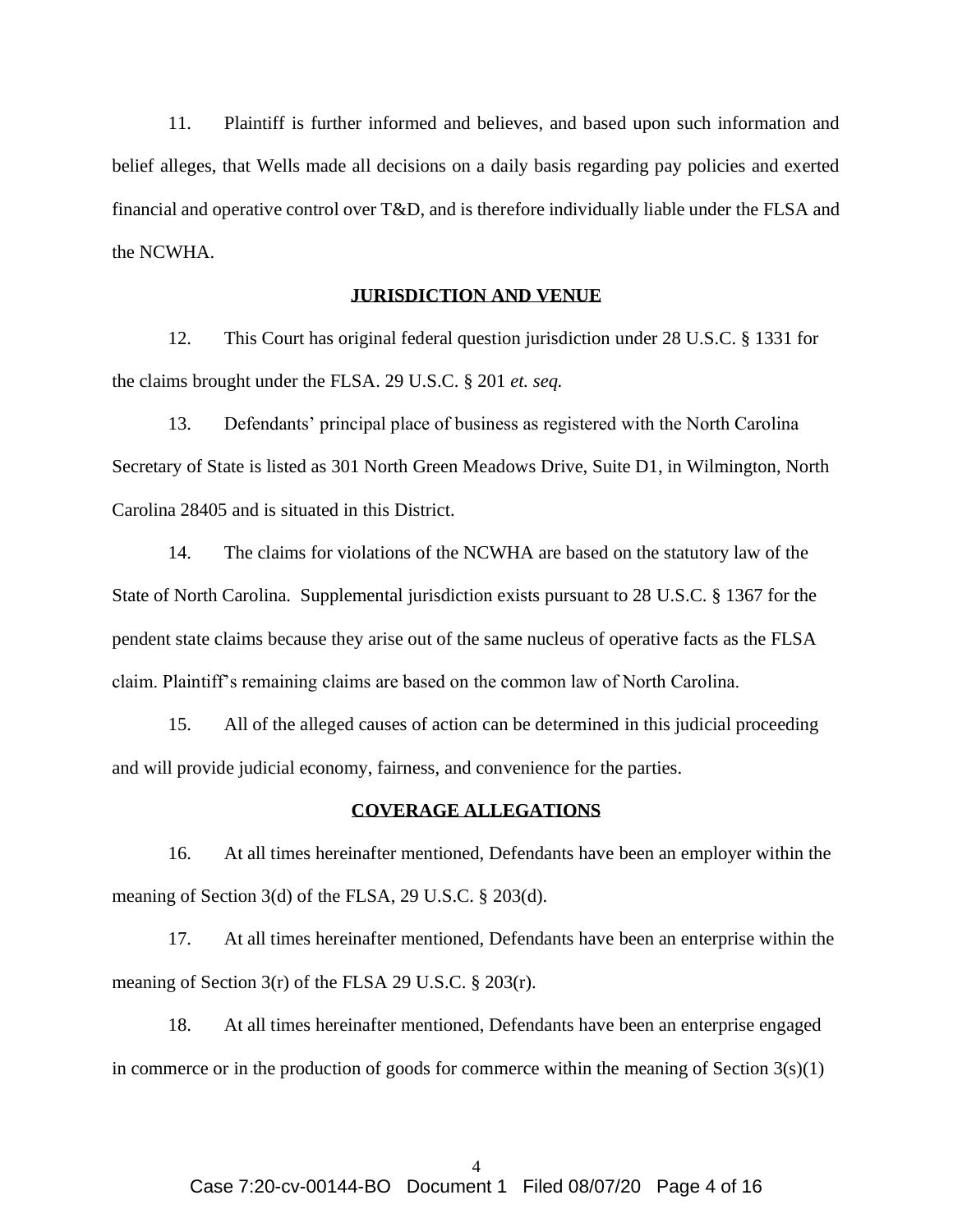of the FLSA, 29 U.S.C. § 203(s)(1), in that the enterprise has had employees engaged in commerce or in the production of goods for commerce, or employees handling, selling, or otherwise working on goods or materials that have been moved in or produced for commerce by any person and in that the enterprise has had and has an annual gross volume of sales made or business done of not less than \$500,000 (exclusive of excise taxes at the retail level which are separately stated).

19. At all times hereinafter mentioned, Plaintiff was an employee within the meaning of Section 3(e) of the FLSA, 29 U.S.C. § 203(e).

20. At all times hereinafter mentioned, Plaintiff was an individual employee who was engaged in commerce or in the production of goods for commerce as required by 29 U.S.C. §§ 206-207.

21. At all times hereinafter mentioned, Defendants have been an employer within the meaning of Section 95-25.2(5) of the NCWHA, N.C. Gen. Stat. §§ 95-25.2(5).

22. At all times hereinafter mentioned, Plaintiff was an employee within the meaning of Section 95-25.2(4) of the NCWHA, N.C. Gen. Stat. §§ 95-25.2(4).

#### **STATEMENT OF FACTS**

23. Defendants own and operate a construction company specializing in the installation of fencing and decks.

24. Defendants employ general laborers, who are non-exempt employees and are paid an hourly rate.

25. Plaintiff was employed by Defendants as a non-exempt hourly employee from 2010 through 2020 in Wilmington, North Carolina. His job duties included operating various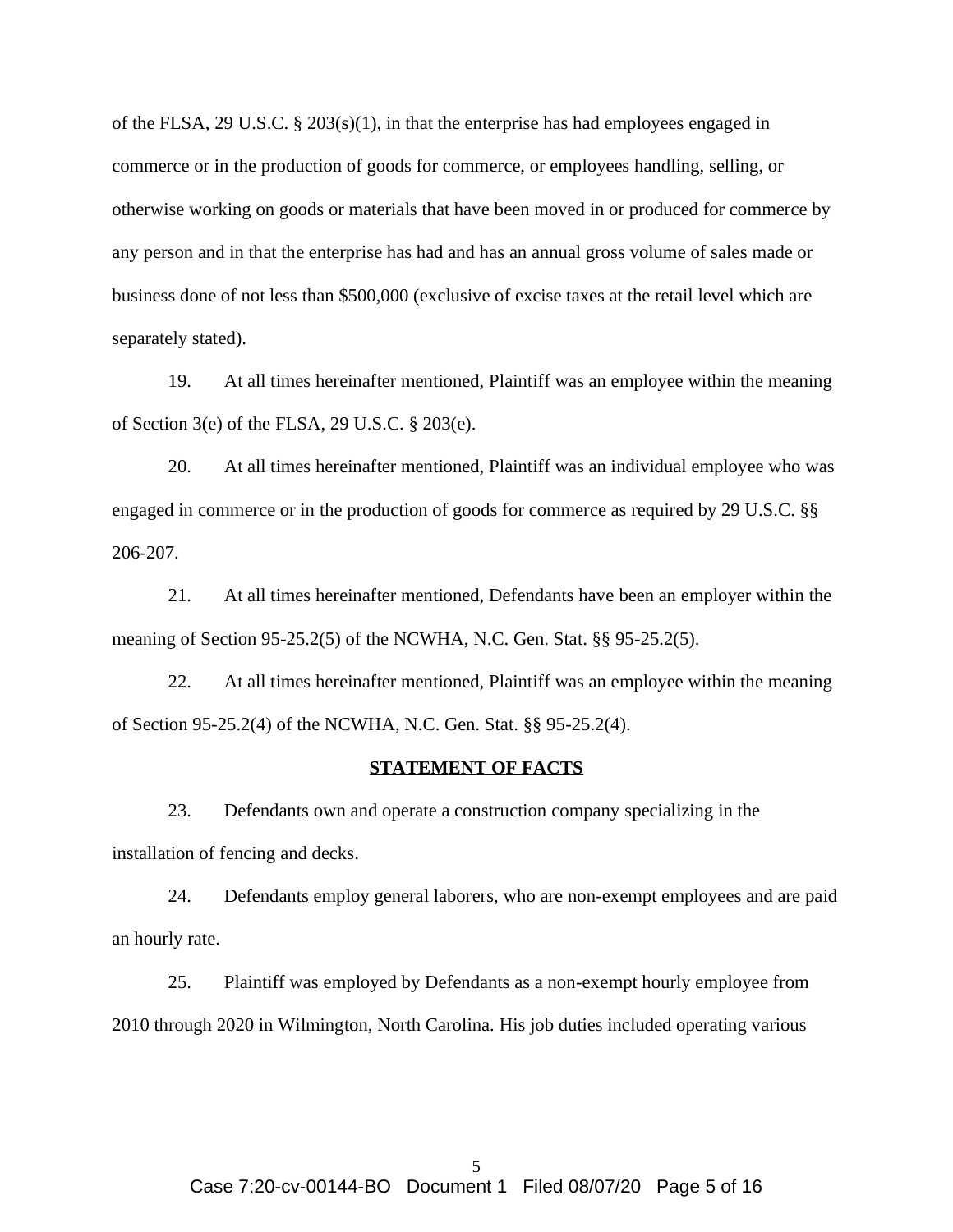pieces of equipment related to residential fencing and deck installation, overseeing installation crews, and overseeing every day issues that may arise at the job site.

26. Plaintiff and other similarly situated employees performed similar job duties and were compensated pursuant to centralized pay policies, and were subjected to similar pay practices while employed as non-exempt hourly employees for Defendant and are "employees" subject to the protections of the FLSA 29 U.S.C. §§ 203(e) & 207(a).

27. Throughout the duration of his employment with the Defendant, Plaintiff received weekly paychecks from Defendants that did not properly record or compensate him for all the hours that he worked.

28. When Plaintiff worked over forty (40) hours per week, Defendants altered Plaintiff's paystubs to reflect no overtime wages. Plaintiff's paystubs consistently reflected a flat fee pay equal to the product of Plaintiff's hours that week multiplied by his regular hourly wage. For example, in March 2020, Plaintiff worked 52.25 hours in one week. Plaintiff was paid his regular hourly rate of twenty-three dollars (\$23.00) for all 52.25 hours.

29. Plaintiff was told by Defendants that President Donald Trump had passed a law a few years ago that did not require overtime pay.

30. Defendants willfully and wantonly failed to pay Plaintiff the required statutory overtime pay for every hour worked over forty (40) hours per week.

31. During the relevant time period, Defendants agreed to pay Plaintiff \$22.20 per hour until 2019, when Defendants agreed to pay Plaintiff \$23 per hour. Defendants failed to pay Plaintiff the promised hourly rate for every hour worked.

32. Plaintiff's paystubs did not reflect every hour worked. Defendants failed to pay Plaintiff the required statutory minimum wage for every hour worked.

6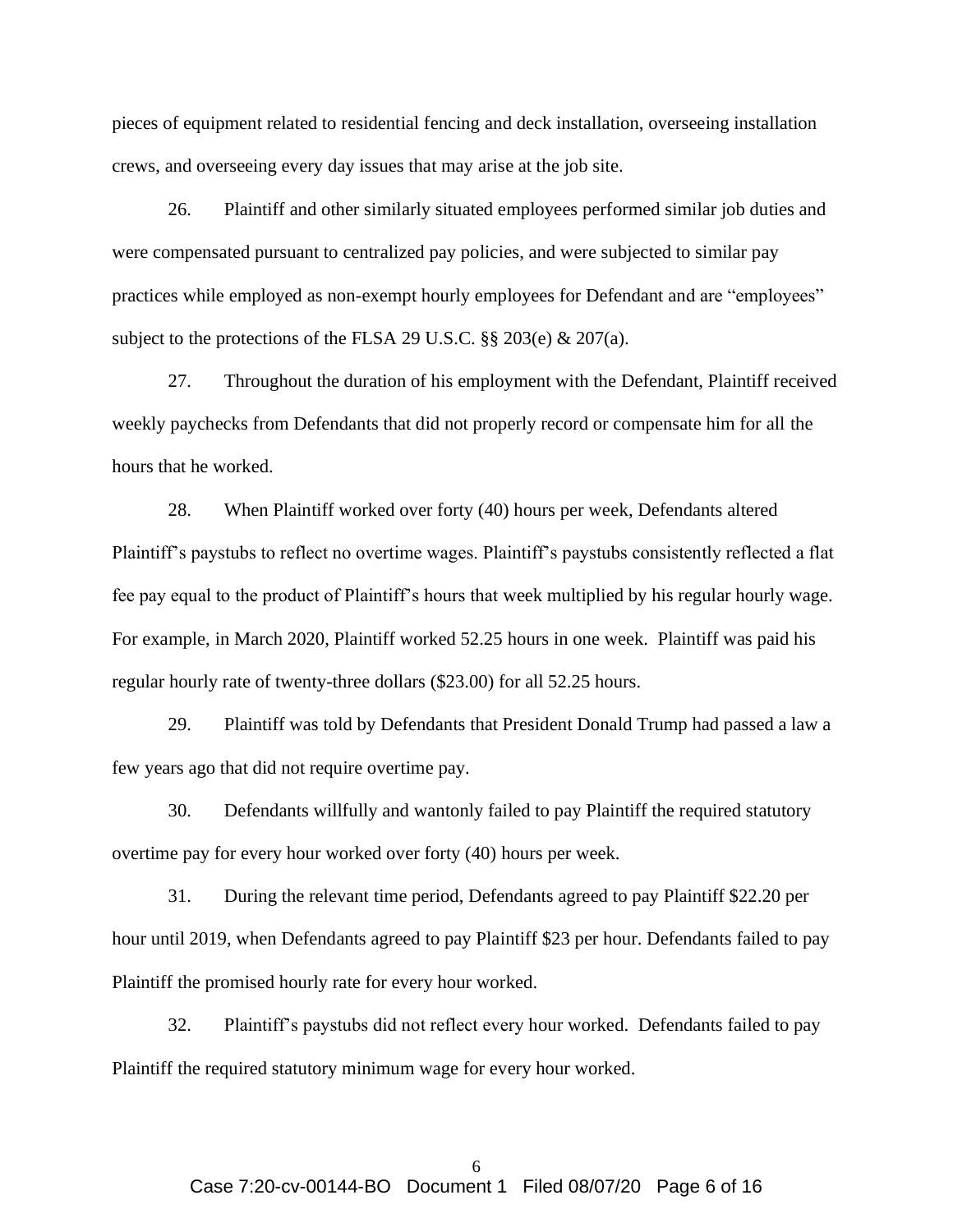33. Plaintiff never agreed to any deductions from his wages, and Defendants never provided Plaintiff with any notice that his wages were going to be deducted.

34. Defendants' deductions violated the FLSA and the NCWHA because Plaintiff was not paid at least the minimum wage for the hours worked or paid as promised.

35. Defendants' policies and practices with respect to the payment of hourly wages earned, were a breach of its promises to employees, violated the wage provisions of the FLSA and NCWHA, and deprived Plaintiff of the lawful wages to which he was entitled.

36. At all relevant times, Defendants knew that Plaintiff was not being paid minimum wage for every hour worked, thereby willfully violating the FLSA and NCWHA.

37. Defendants benefitted from their unlawful failure to pay Plaintiff minimum wages and commissions to which he was entitled, because Defendants reaped more profit from the deceptive scheme.

38. On or about June 1, 2020, Plaintiff confronted Defendants to request payment of all wages owed. As a direct result of his inquiry, Plaintiff was immediately terminated.

#### **COLLECTIVE ACTION ALLEGATIONS**

39. This action is maintainable as an "opt-in" collective action pursuant to the FLSA, 29 U.S.C. § 216(b), as to claims for unpaid minimum wages, unpaid overtime compensation, liquidated damages, and attorneys' fees and costs.

40. Pursuant to 29 U.S.C. § 216(b), Plaintiff brings his First Count on behalf of himself, individually, and all other similarly situated employees who work or have worked for Defendants as non-exempt hourly employees, who were not paid minimum wage and/or overtime premium for all hours worked exceeding 40 per week during the period of August 7,

7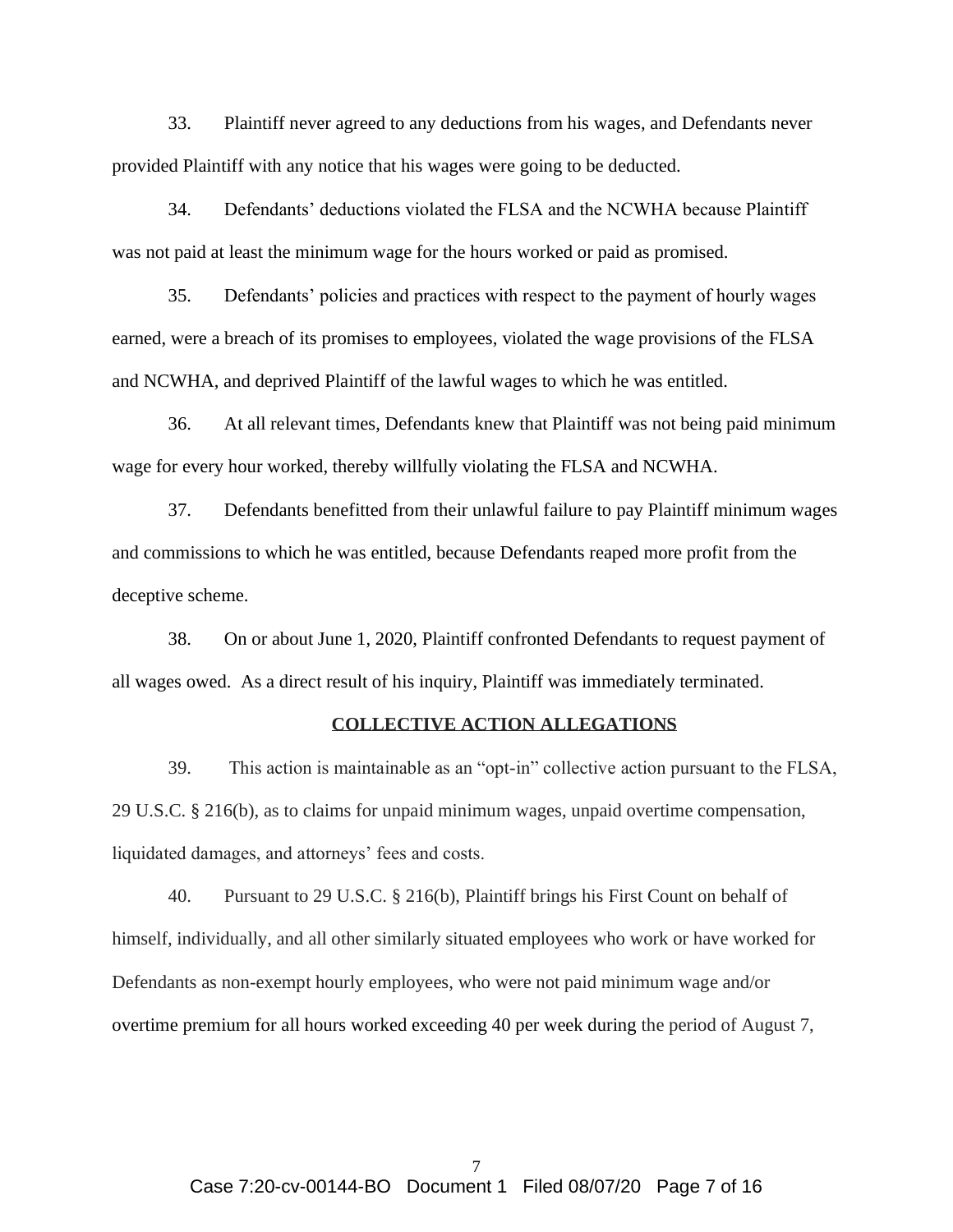2017 to the filing of this Complaint in this action, who elect to opt-in to this action ("Opt-in Plaintiffs).

41. The FLSA § 216(b) collective action class is properly defined as: All current and former employees of Defendants, nationwide, who work or have worked for Defendants as a non-exempt hourly employee, who were not paid minimum wage and/or overtime premium for all hours worked exceeding 40 per week during the period of August 7, 2017 to the filing of this Complaint in this action.

42. Consistent with Defendants' policy and pattern or practice, Plaintiff has not been paid overtime wages earned for all hours worked and Plaintiff and Opt-in Plaintiffs have not been paid premium overtime compensation for all hours worked beyond 40 per workweek.

43. All of the work that Plaintiff and Opt-in Plaintiffs have performed has been assigned by Defendants, and/or Defendants have been aware of all of the work that Plaintiff and Opt-in Plaintiffs have performed.

44. As part of its regular business practice, Defendants have intentionally, willfully and repeatedly engaged in a pattern, practice, and/or policy of violating the FLSA with respect to Plaintiff and Opt-in Plaintiffs.

45. Defendants' unlawful conduct has been widespread, repeated, and consistent.

46. There are many similarly situated current and former hourly employees of Defendants' who have been denied minimum wages and overtime compensation in violation of the FLSA who would benefit from the issuance of a court-supervised notice of this lawsuit and the opportunity to join it. This notice should be sent to the Opt-in Plaintiffs pursuant to 29 U.S.C.  $§$  216(b).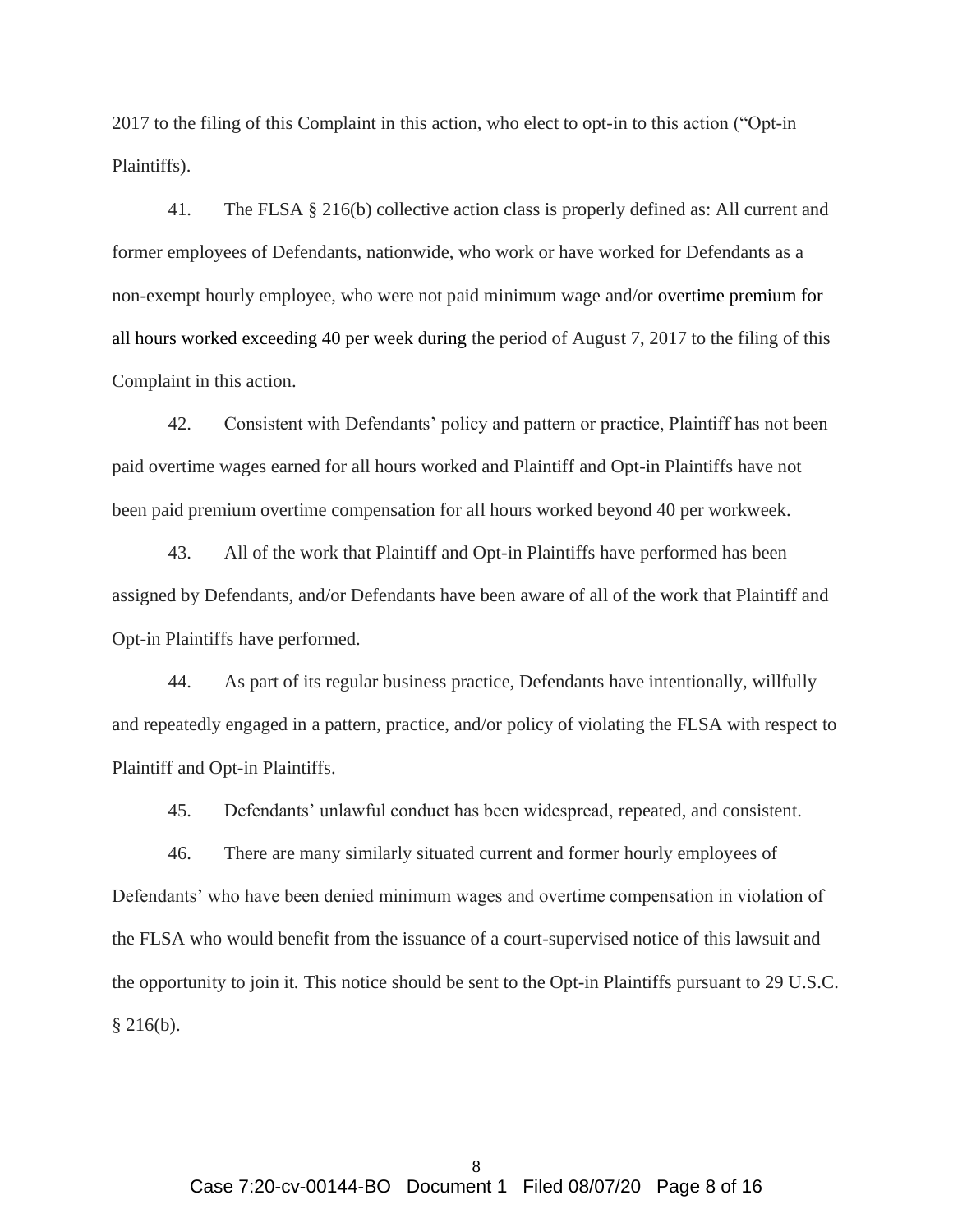47. Those similarly situated employees are known to Defendants, are readily identifiable, and can be located through Defendants' records.

48. Plaintiff requests that he be permitted to serve as a representative of those who consent to participate in this action and that this action be granted collective action status pursuant to 29 U.S.C. § 216(b).

### **CLASS ACTION ALLEGATIONS**

49. This action is maintainable as a class action pursuant to Rule 23(a) and 23(b)(3) of the Federal Rules of Civil Procedure pursuant to NCWHA, N.C. Gen. Stat. §§ 95-25.6, 95- 25.7 and 95-25.13 for failure to pay promised and earned wages for all hours worked by Plaintiff and members of the proposed class.

50. Plaintiff proposes a North Carolina class for purposes of certification under Rule 23 as under § 216(b) of the FLSA and the class period for this state law cause of action is two years from the date of the filing of this Complaint.

51. The proposed class is easily ascertainable. The proposed class is identified as all employees of T&D employed in North Carolina who were promised or paid wages by Defendants.

52. The number and identity of NCWHA class members are determinable from Defendants' payroll records or records over which they have control, as are the hours assigned and worked, the positions held, and the rates of pay for each class member.

53. The proposed class is so numerous that the joinder of all such persons is impracticable, and the disposition of their claims as a class will benefit the parties and the Court. While the exact number of class members is unknown to Plaintiff at this time, upon information and belief, the class is comprised of at least 25 - 35 persons.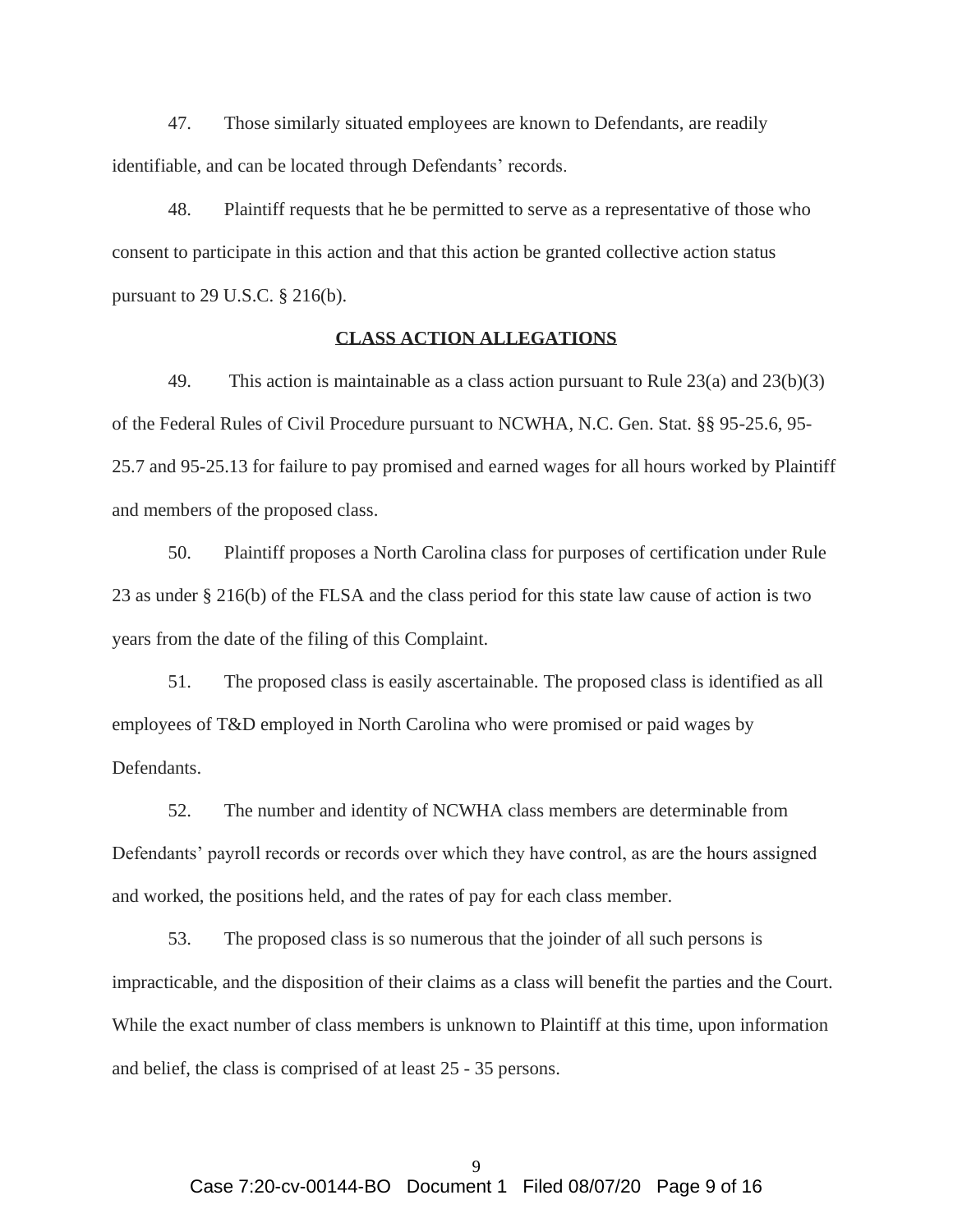54. There is a well-defined commonality of interest in the questions of law and fact involving and affecting the proposed class in that Plaintiff and all members of the proposed class have been harmed by Defendants' failure to pay earned wages. The common questions of law and fact include, but are not limited to the following: (a) whether Defendants refused to pay Plaintiff and members of the proposed class promised and earned minimum wages and overtime premiums, for all hours worked on their regular pay day in violation of NCWHA §§ 95-25.6, 95- 25.7 and 95-25.13; and (b) whether Defendants' refusal to pay such compensation is in violation of NCWHA.

55. The claims of Plaintiff are typical of those claims that could be alleged by any North Carolina Class Member and the relief sought is typical of the relief that would be sought by each member of the class in separate actions. All class members were subject to the same compensation practices of Defendants; i.e. refusing to timely pay promised and earned wages.

56. The compensation policies and practices of Defendants affected all class members similarly, and Defendants benefitted from the same type of unfair and/or wrongful acts as to each class member. Plaintiff and members of the proposed class sustained similar losses, injuries, and damages arising from the same unlawful policies, practices and procedures.

57. Plaintiff is able to fairly and adequately protect the interests of all members of the class, and there are no known conflicts of interest between Plaintiff and members of the proposed class. Plaintiff has retained counsel who are experienced and competent in both wage and hour and complex class action litigation.

58. A class action is superior to other available means for the fair and efficient adjudication of this controversy. Individual joinder of all class members is impracticable. Class action treatment will permit a large number of similarly situated persons to prosecute their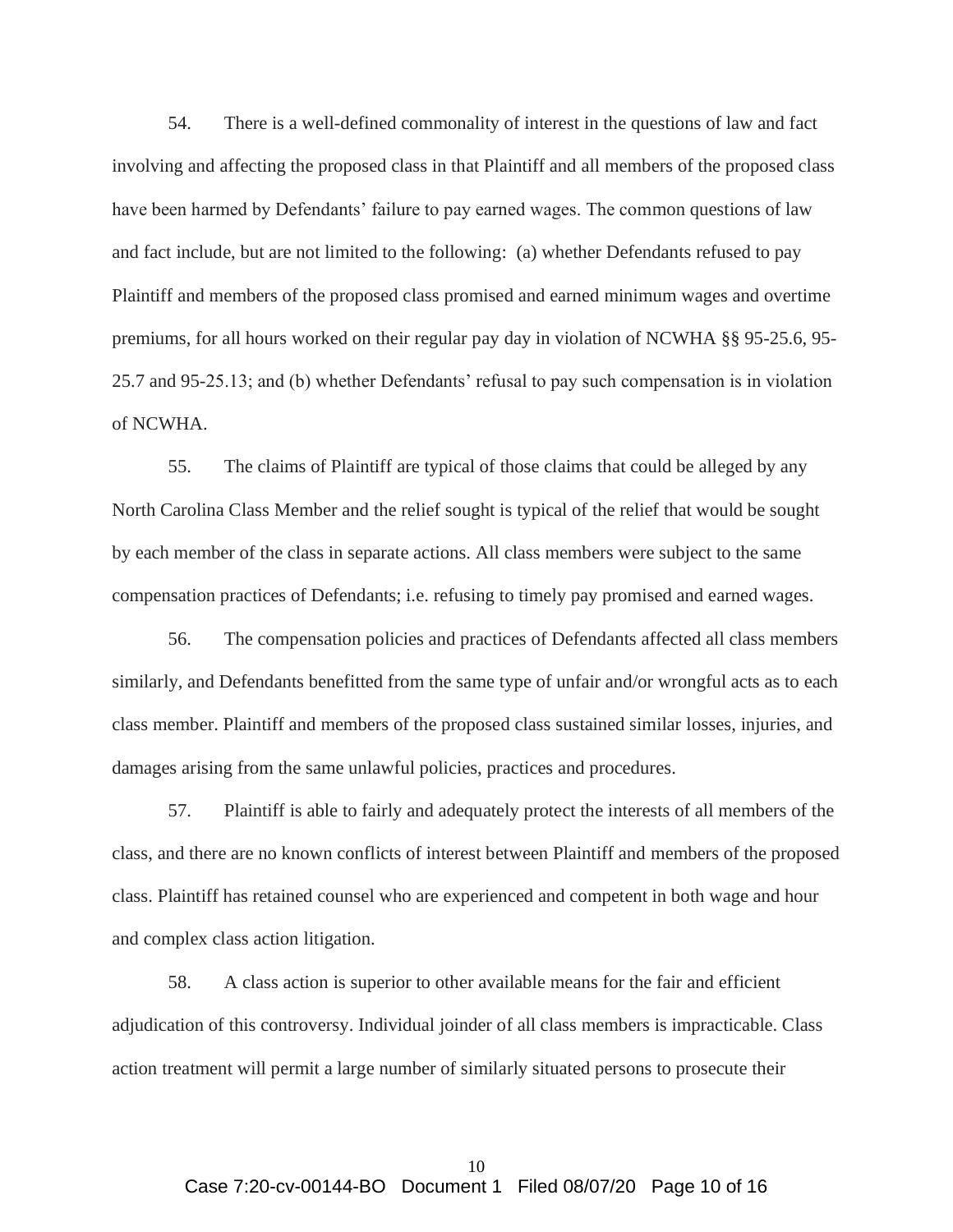common claims in a single forum simultaneously, efficiently, and without the unnecessary duplication of effort and expense that numerous individual actions engender. Because the loss, injuries, and damages suffered by each of the individual class members are modest, the expenses and burden of individual litigation would make it extremely difficult or impossible for the individual class members to redress the wrongs done to them.

59. Important public interests will be served by addressing the matter as a class action. The cost to the court system and the public for adjudication of individual litigation and claims would be substantial and substantially more than if the claims are treated as a class action. Prosecution of separate actions by individual members of the proposed class would create a risk of inconsistent and/or varying adjudications with respect to the individual members of the class, establishing incompatible standards of conduct for the Defendants and resulting in the impairment of class members' rights and the disposition of their interests through actions to which they were not parties. The issues in this action can be decided by means of common, class-wide proof. In addition, if appropriate, the Court can and is empowered to fashion methods to efficiently manage this action as a class action.

## **COUNT I (Violation of Fair Labor Standards Act – Failure to Pay Minimum Wage and Overtime)** (Collective Action)

60. Plaintiff reasserts the allegations set forth in the above paragraphs.

61. Count I arises from Defendants' violation of the FLSA, for their failure to pay at least minimum wage for every hour worked by Plaintiff and all similarly situated employees and former employees and failure to pay an overtime premium for all hours worked exceeding 40 per week.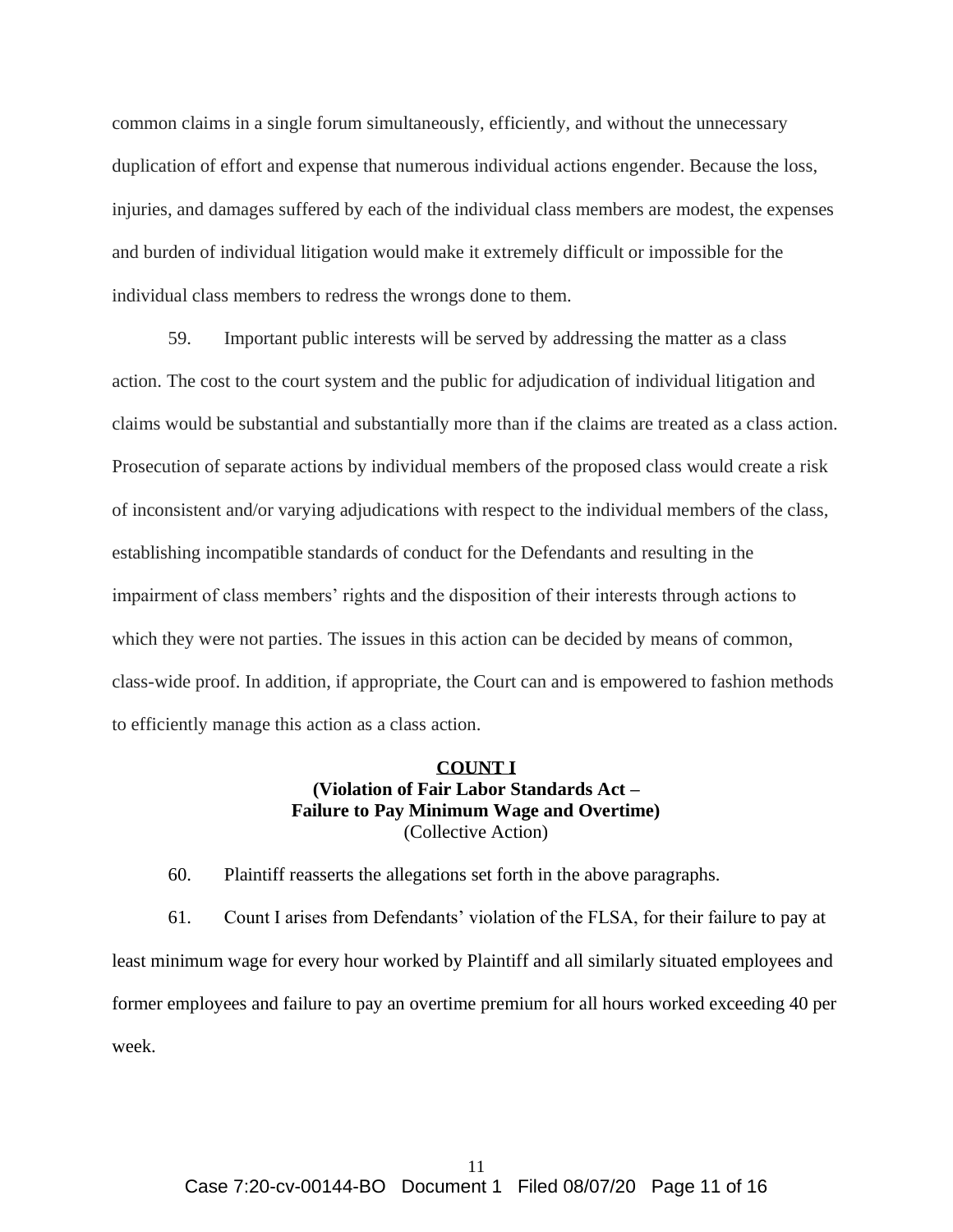62. Defendants violated the FLSA by not paying Plaintiffs and all similarly situated employees and former employees for every hour that he worked.

63. Defendants also violated the FLSA by deducting an amount from the wages of Plaintiff and all similarly situated employees and former employees that resulted in their wages falling below the minimum wage.

64. Defendants acted willfully and with reckless disregard for Plaintiff's rights under the FLSA.

65. As a result of Defendants' willful and reckless actions, Plaintiff and all others similarly situated are entitled to recover liquidated damages pursuant to 29 U.S.C. § 216(b).

66. Plaintiff and all others similarly situated are entitled to recover attorney's fees pursuant to 29 U.S.C. § 216(b).

## **COUNT II (Violations of North Carolina Wage and Hour Act - Overtime)** (Rule 23 Class Action)

67. Plaintiff reasserts the allegations set forth in the above paragraphs.

68. Count II arises from Defendants' policy and practice of suffering or permitting Plaintiff and others similarly situated to work in excess of forty hours per week without paying promised and earned wages for all hours worked in violation of N.C. Gen. Stat. §§ 95-25.6, 95- 25.7 and 95-25.13.

69. Defendants violated these statutes by failing to pay Plaintiff and all similarly situated hourly employees and former employees overtime compensation for hours worked in excess of forty hours each week they worked.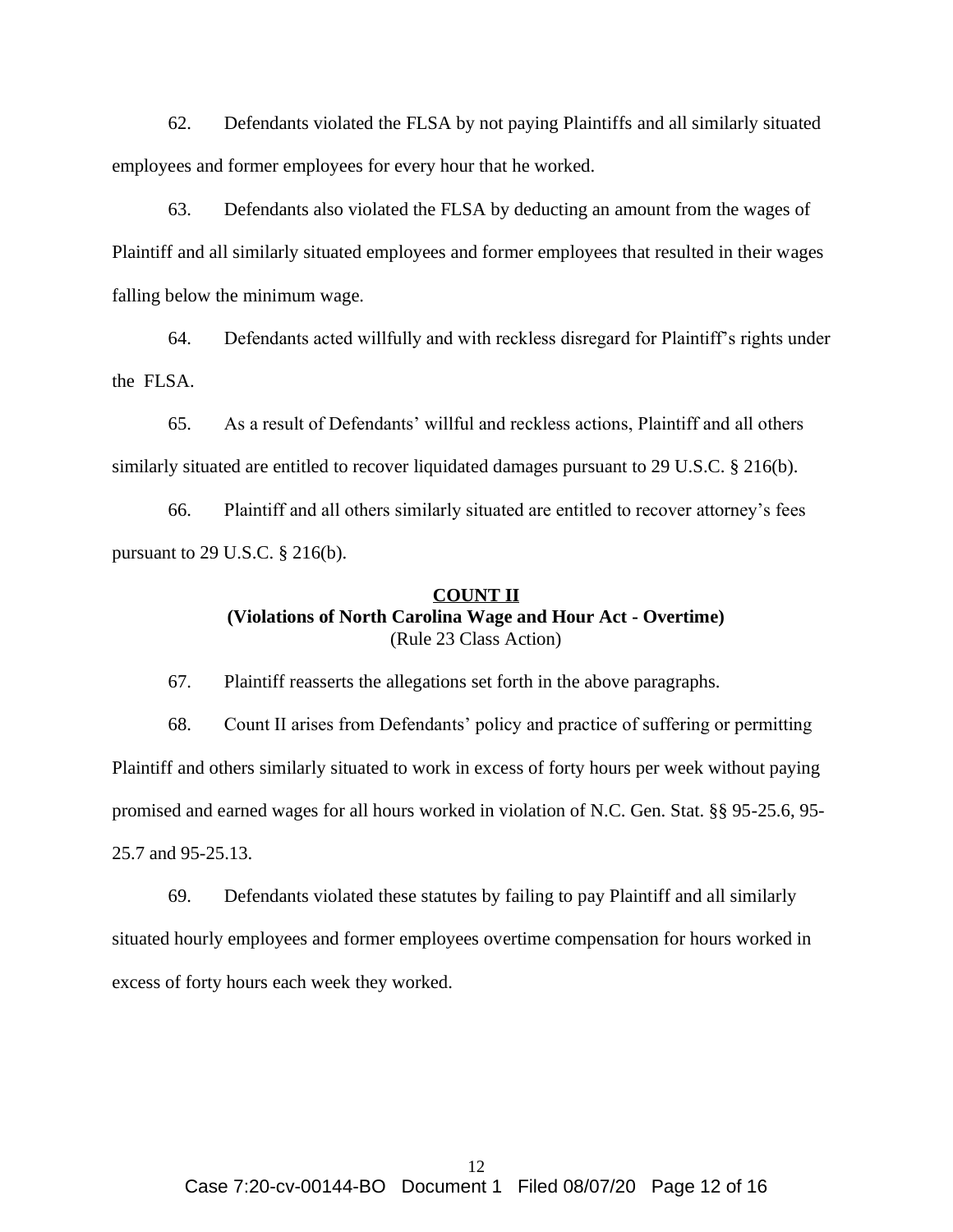70. Plaintiff and all others similarly situated were entitled to all the rights and protections of the NCWHA and Defendant's failure to pay Plaintiffs overtime was in violation of the NCWHA.

71. Defendants willfully and with reckless disregard violated Plaintiff's and other similarly situated employees' and former employee's rights under the NCWHA.

72. As a result of Defendants' willful action, Plaintiffs and similarly situated employees and former employees are entitled to recover liquidated damages pursuant to N.C. Gen. Stat. § 95-25.22.

73. Plaintiffs and all similarly situated employees and former employees are entitled to recover attorneys' fees pursuant to N.C. Gen. Stat. § 95-25.22(d).

## **COUNT III (Violations of North Carolina Wage and Hour Act - Unpaid Wages)** (Rule 23 Class Action)

74. Plaintiff reasserts the allegations set forth in the above paragraphs.

75. Defendants violated Plaintiff's rights under the NCWHA by failing to pay and diverting from his earned wages.

76. Plaintiff and all others similarly situated were entitled to all rights and protections of the NCWHA and Defendants violated the NCWHA by failing to pay and diverting from Plaintiff and all others similarly situated wages earned during employment.

77. Plaintiff and all others similarly situated are entitled to recovery of unpaid wages earned during employment.

78. Defendants violated these statutes by failing to pay Plaintiff and all similarly situated hourly employees and former employees all promised and earned wages on the employees' regular payday for all hours worked.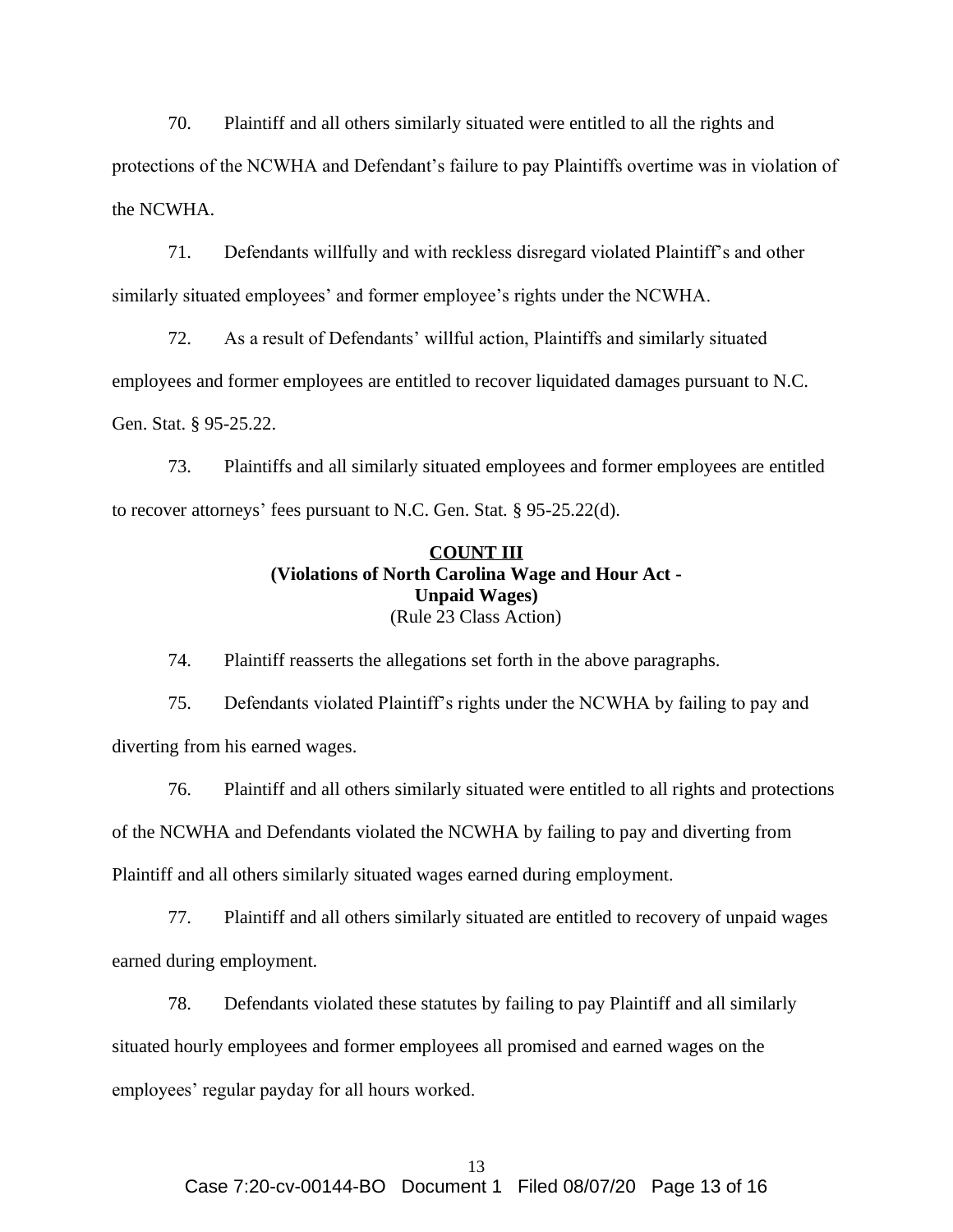79. Defendants violated the NCWHA by unlawfully withholding or deducting wages in violation of N.C. Gen. Stat. §95-25.8 because Plaintiff and all similarly situated employees and former employees never provided written authorizations to deduct any amount from their wages. Defendants never provided advance notice of the deduction, and Defendants deduction resulted in Plaintiff's and other similarly situated employees' and former employees' wages falling below the minimum wage amount.

80. Defendants willfully and with reckless disregard violated Plaintiff's and other similarly situated employees' and former employee's rights under the NCWHA.

81. As a result of Defendants' willful action, Plaintiffs and similarly situated employees and former employees are entitled to recover liquidated damages pursuant to N.C. Gen. Stat. § 95-25.22.

82. Plaintiffs and all similarly situated employees and former employees are entitled to recover attorneys fees pursuant to N.C. Gen. Stat. § 95-25.22(d).

## **COUNT IV (Violation of Fair Labor Standards Act – Retaliation)** (by Plaintiff Ramirez)

83. Plaintiff reasserts the allegations set forth in the above paragraphs.

84. In doing the acts alleged above, Defendants retaliated against Plaintiff in violation of the FLSA. After Plaintiff engaged in protected conduct by asserting their right to receive the wages they earned without unauthorized deductions, Defendants retaliated against him by immediately terminating their employment.

85. As a direct and proximate results of the above-described violation of the rights of Plaintiff under the FLSA, Plaintiff suffered damages, including but not limited to, lost wages, benefits and other pecuniary loss.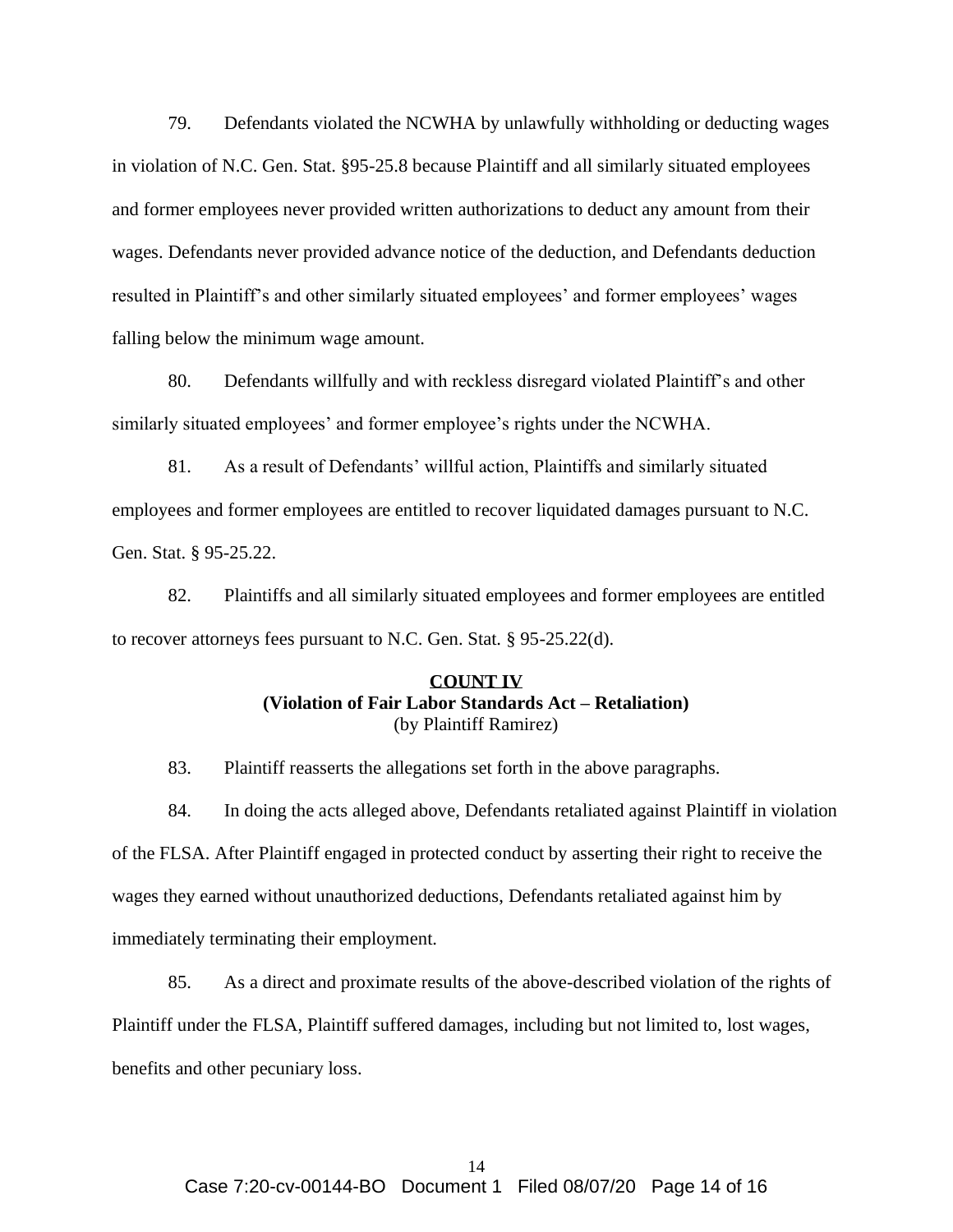86. Defendants' conduct was done with malice and was willful and wanton, entitling Plaintiff to an award of punitive damages. Defendant Wells participated in and/or condoned the retaliation, rendering Defendant T&D liable for punitive damages.

#### **PRAYER FOR RELIEF**

WHEREFORE, Plaintiff and all similarly situated employees and former employees demand and pray for:

- a) An Order pursuant to Section 16(b) of the FLSA finding Defendants liable for unpaid back wages due to Plaintiff and all similarly situated employees and former employees and for liquidated damages equal in amount to the unpaid compensation found due to Plaintiff;
- b) An Order pursuant to the NCWHA finding Defendants liable for unpaid back wages and liquidated damages equal in amount to the unpaid compensation due to Plaintiff;
- c) An Order awarding compensatory damages in an amount to be proven at trial;
- d) An Order awarding punitive damages under N.C. Gen. Stat. § 1D-115 in an amount to be proven at trial;
- e) An Order awarding the costs of this action;
- f) An Order awarding reasonable attorneys' fees;
- g) A Declaration and finding by the Court that Defendants willfully violated provisions of the FLSA by failing to comply with the minimum wage requirements of the FLSA;
- h) An Order awarding pre-judgment and post-judgment interest at the highest rates allowed by law; and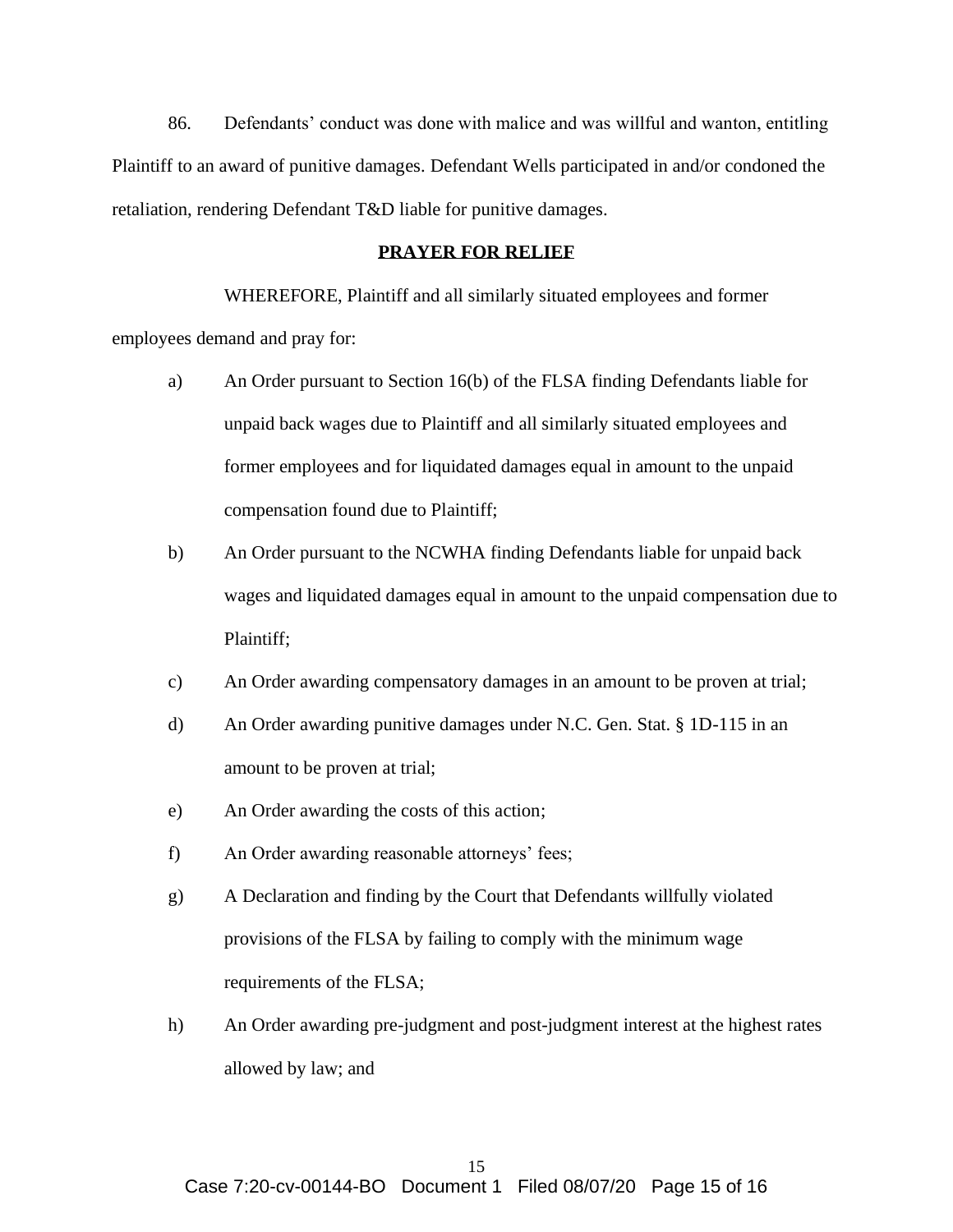i) An Order granting such other and further relief as may be necessary and appropriate.

## **JURY TRIAL DEMAND**

Plaintiffs demand a trial by jury for all issues of fact.

*/s/ L. Michelle Gessner* L. Michelle Gessner, NCSB#26590 GESSNERLAW, PLLC 1213 Culbreth Drive, Suite 426 Wilmington, North Carolina 28405 Tel: (910) 218-8268; Fax: (980) 206-0286 Email: [michelle@mgessnerlaw.com](mailto:michelle@mgessnerlaw.com)

*Attorney for Plaintiff and Putative Class Members*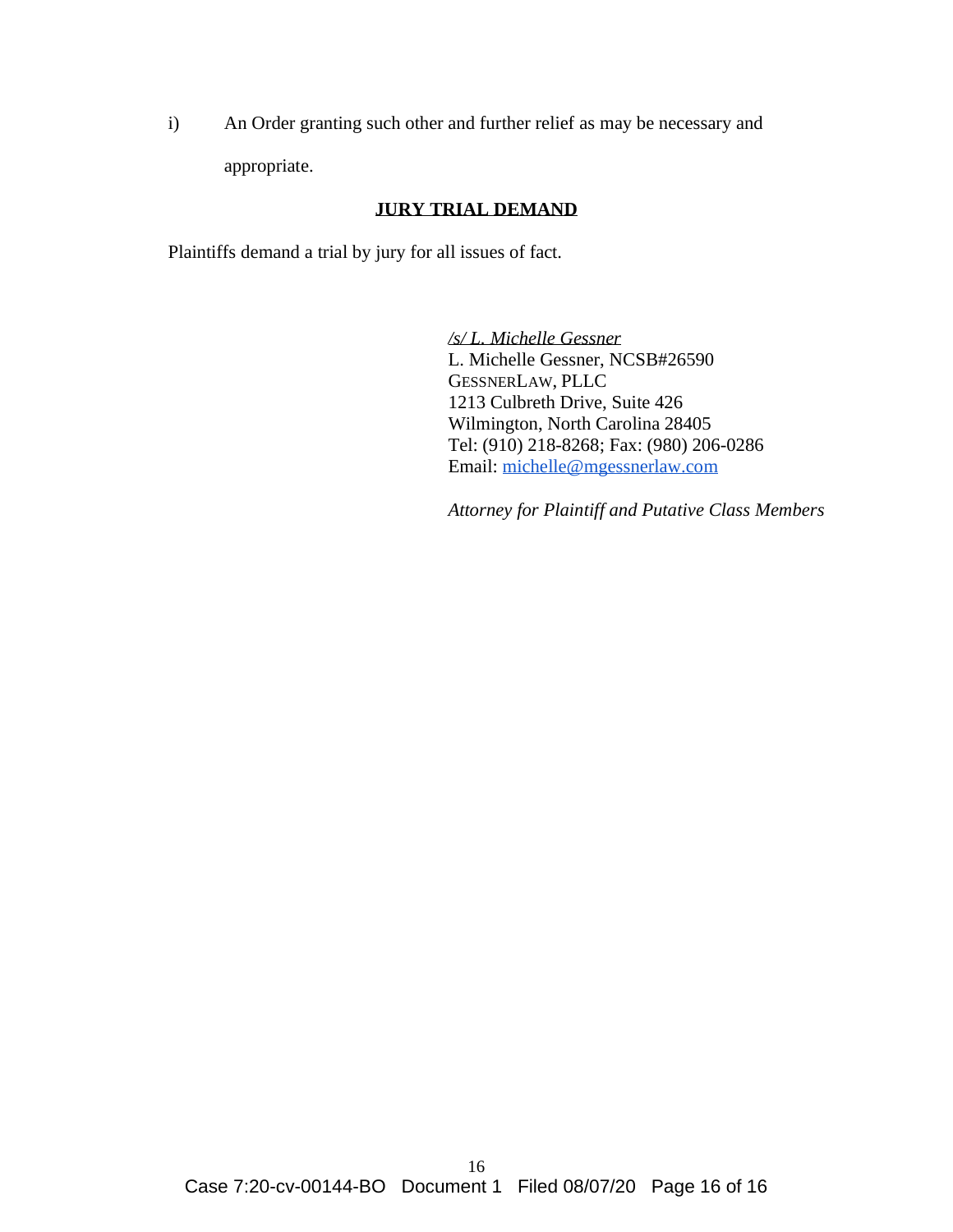## **UNITED STATES DISTRICT COURT EASTERN DISTRICT OF NORTH CAROLINA Civil Action No. 7:20-cv-144**

| <b>JOSE RAMIREZ</b> individually, and on behalf |  |
|-------------------------------------------------|--|
| of all others similarly situated,               |  |
|                                                 |  |
| Plaintiff,                                      |  |
| v.                                              |  |
|                                                 |  |
| <b>T&amp;D CUSTOM FENCES AND DECKS,</b>         |  |
| LLC and TIMMY WELLS                             |  |
|                                                 |  |
| Defendants.                                     |  |
|                                                 |  |

## **CONSENT TO JOIN**

Comes now Jose Ramirez pursuant to 29 U.S.C. § 216(b), and files this consent to

become a party plaintiff in the above-styled lawsuit.

I hereby consent to be a party plaintiff in this lawsuit and specifically authorize counsel of record to file suit on my behalf and on behalf of all those similarly situated.

Jose Ramirez

 $\frac{8-3-20}{\text{Date}}$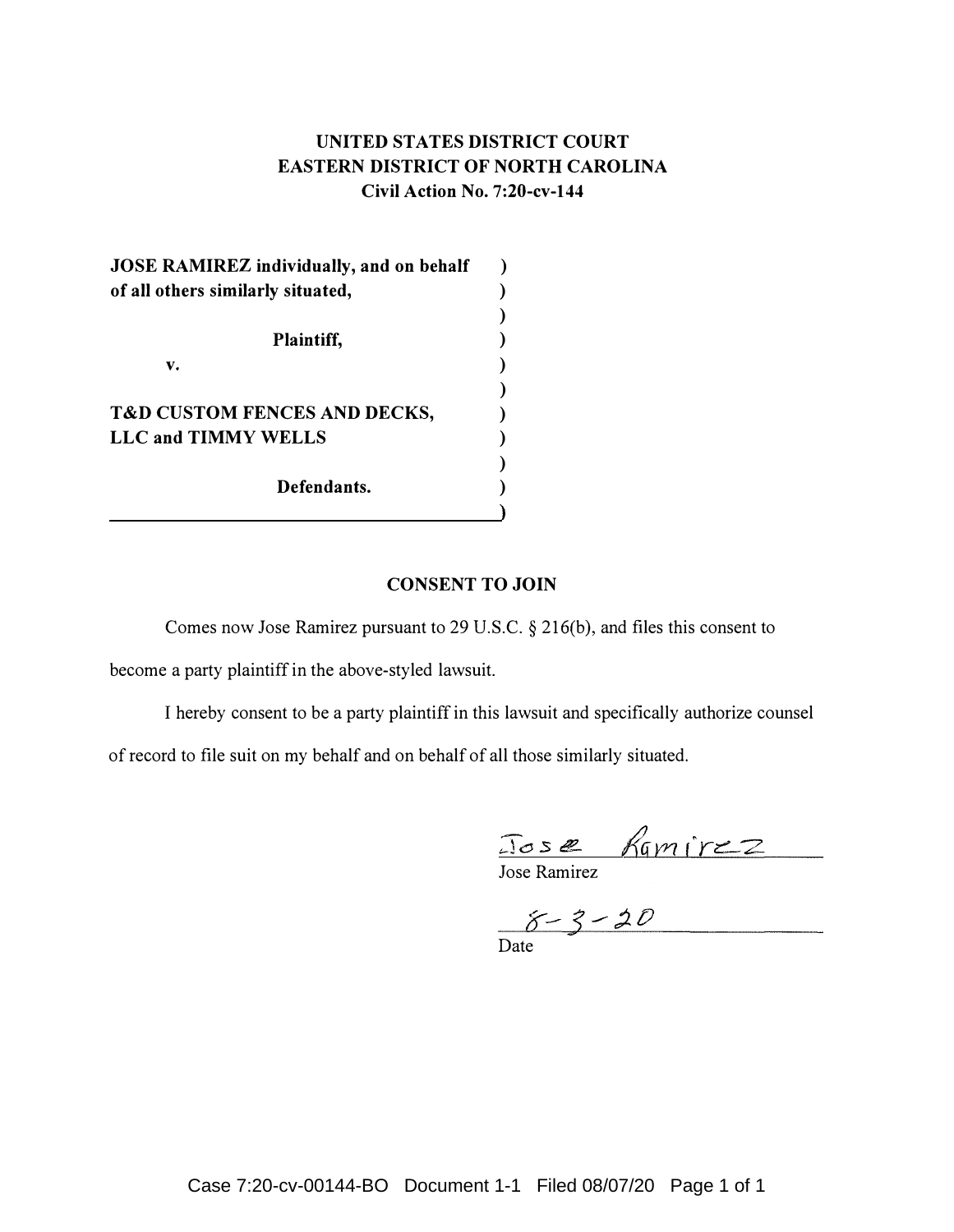# UNITED STATES DISTRICT COURT

for the

Eastern District of North Carolina

) ) ) ) ) ) ) ) ) ) ) )

JOSE RAMIREZ, individually, and on behalf of all others similarly situated,

*Plaintiff(s)*

T&D CUSTOM FENCES AND DECKS, LLC and TIMMY WELLS

*Defendant(s)*

v. Civil Action No. 7:20-cv-144

**SUMMONS IN A CIVIL ACTION**

To: *(Defendant's name and address)* Timmy Wells 309 Touch Me Not Dr. Wilmington, NC 28405

A lawsuit has been filed against you.

Within 21 days after service of this summons on you (not counting the day you received it) — or 60 days if you are the United States or a United States agency, or an officer or employee of the United States described in Fed. R. Civ. P. 12 (a)(2) or  $(3)$  — you must serve on the plaintiff an answer to the attached complaint or a motion under Rule 12 of the Federal Rules of Civil Procedure. The answer or motion must be served on the plaintiff or plaintiff's attorney, whose name and address are: L. Michelle Gessner

GESSNERLAW, PLLC 1213 Culbreth Drive, Suite 426 Wilmington, North Carolina 28405

If you fail to respond, judgment by default will be entered against you for the relief demanded in the complaint. You also must file your answer or motion with the court.

*CLERK OF COURT*

Date: 08/07/2020

*Signature of Clerk or Deputy Clerk*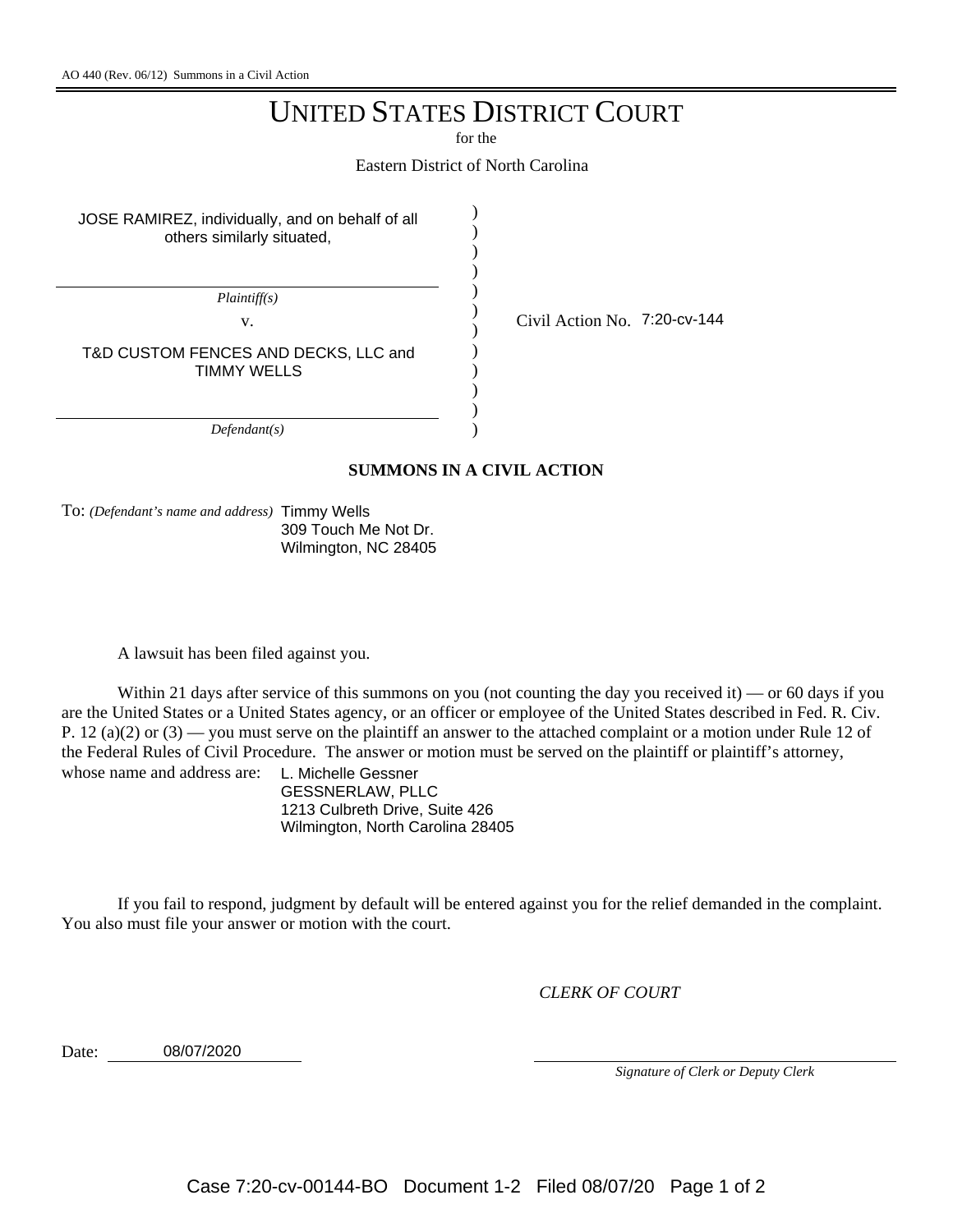Civil Action No. 7:20-cv-144

## **PROOF OF SERVICE**

*(This section should not be filed with the court unless required by Fed. R. Civ. P. 4 (l))*

|       | was received by me on (date)                                                                                                                  | This summons for (name of individual and title, if any)             |                                                                                             |          |  |  |
|-------|-----------------------------------------------------------------------------------------------------------------------------------------------|---------------------------------------------------------------------|---------------------------------------------------------------------------------------------|----------|--|--|
|       |                                                                                                                                               | $\Box$ I personally served the summons on the individual at (place) |                                                                                             |          |  |  |
|       |                                                                                                                                               |                                                                     | on $(data)$                                                                                 | ; or     |  |  |
|       |                                                                                                                                               |                                                                     | $\Box$ I left the summons at the individual's residence or usual place of abode with (name) |          |  |  |
|       | , a person of suitable age and discretion who resides there,<br>, and mailed a copy to the individual's last known address; or<br>$on$ (date) |                                                                     |                                                                                             |          |  |  |
|       |                                                                                                                                               |                                                                     |                                                                                             |          |  |  |
|       |                                                                                                                                               | $\Box$ I served the summons on (name of individual)                 |                                                                                             | , who is |  |  |
|       |                                                                                                                                               |                                                                     | designated by law to accept service of process on behalf of (name of organization)          |          |  |  |
|       |                                                                                                                                               |                                                                     | $on$ (date)                                                                                 | ; or     |  |  |
|       |                                                                                                                                               | $\Box$ I returned the summons unexecuted because                    | <u> 1989 - Johann Stoff, fransk politik (d. 1989)</u>                                       | ; or     |  |  |
|       | $\Box$ Other (specify):                                                                                                                       |                                                                     |                                                                                             |          |  |  |
|       | My fees are \$                                                                                                                                | for travel and \$                                                   | for services, for a total of \$                                                             | 0.00     |  |  |
|       |                                                                                                                                               | I declare under penalty of perjury that this information is true.   |                                                                                             |          |  |  |
| Date: |                                                                                                                                               |                                                                     |                                                                                             |          |  |  |
|       |                                                                                                                                               |                                                                     | Server's signature                                                                          |          |  |  |
|       |                                                                                                                                               |                                                                     | Printed name and title                                                                      |          |  |  |
|       |                                                                                                                                               |                                                                     | Server's address                                                                            |          |  |  |

Additional information regarding attempted service, etc:

Case 7:20-cv-00144-BO Document 1-2 Filed 08/07/20 Page 2 of 2 **Print Save As... Reset**

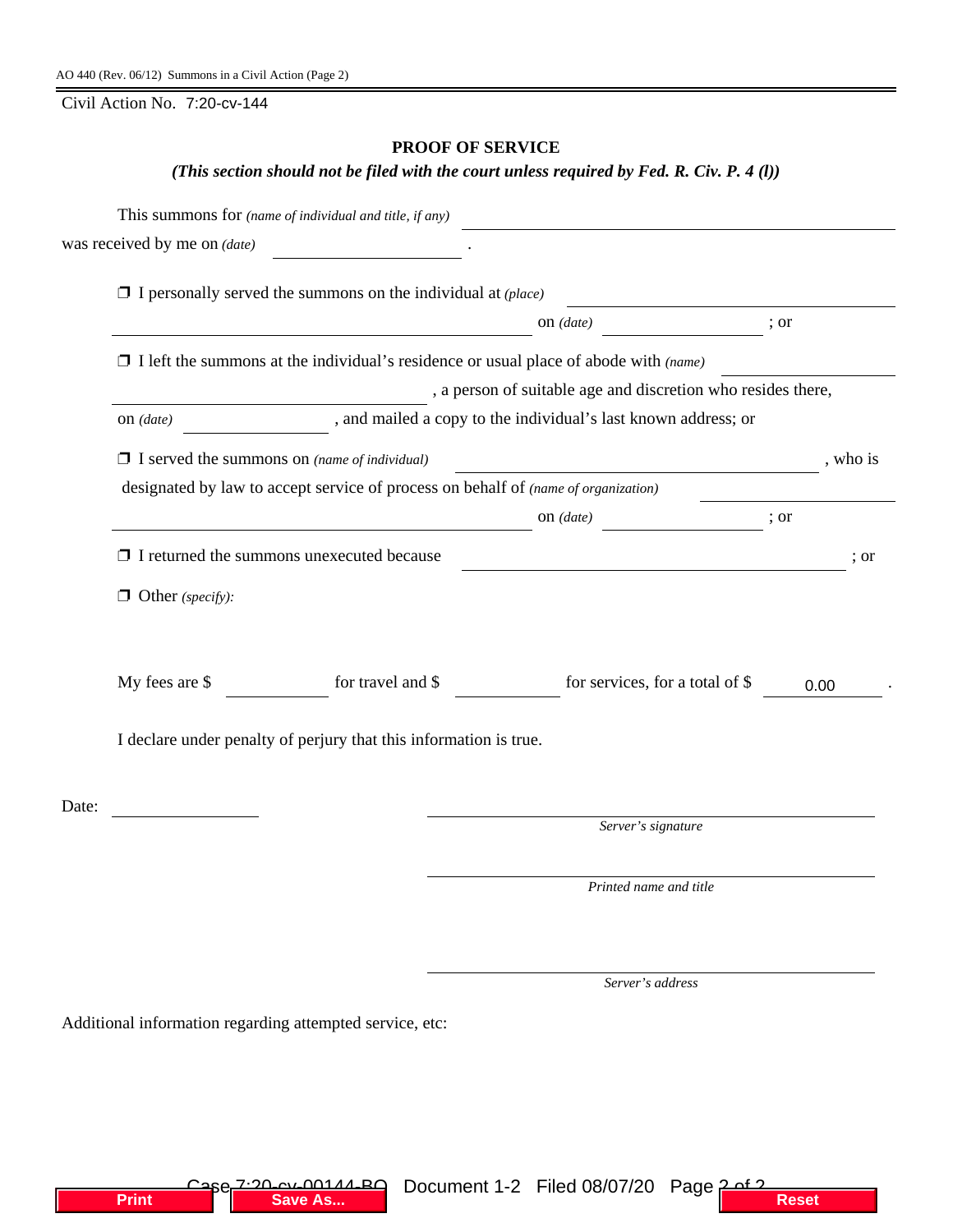# UNITED STATES DISTRICT COURT

for the

Eastern District of North Carolina

) ) ) ) ) ) ) ) ) ) ) )

JOSE RAMIREZ individually, and on behalf of all others similarly situatetd,

*Plaintiff(s)*

T&D CUSTOM FENCES AND DECKS, LLC and TIMMY WELLS

*Defendant(s)*

v. Civil Action No. 7:20-cv-144

**SUMMONS IN A CIVIL ACTION**

To: *(Defendant's name and address)* T&D CUSTOM FENCES AND DECKS, LLC 301 N Green Meadows Dr. Ste D1 Wilmington, NC 28405-3795

A lawsuit has been filed against you.

Within 21 days after service of this summons on you (not counting the day you received it) — or 60 days if you are the United States or a United States agency, or an officer or employee of the United States described in Fed. R. Civ. P. 12 (a)(2) or  $(3)$  — you must serve on the plaintiff an answer to the attached complaint or a motion under Rule 12 of the Federal Rules of Civil Procedure. The answer or motion must be served on the plaintiff or plaintiff's attorney, whose name and address are: L. Michelle Gessner

GESSNERLAW, PLLC 1213 Culbreth Drive, Suite 426 Wilmington, North Carolina 28405

If you fail to respond, judgment by default will be entered against you for the relief demanded in the complaint. You also must file your answer or motion with the court.

*CLERK OF COURT*

Date: 08/07/2020

*Signature of Clerk or Deputy Clerk*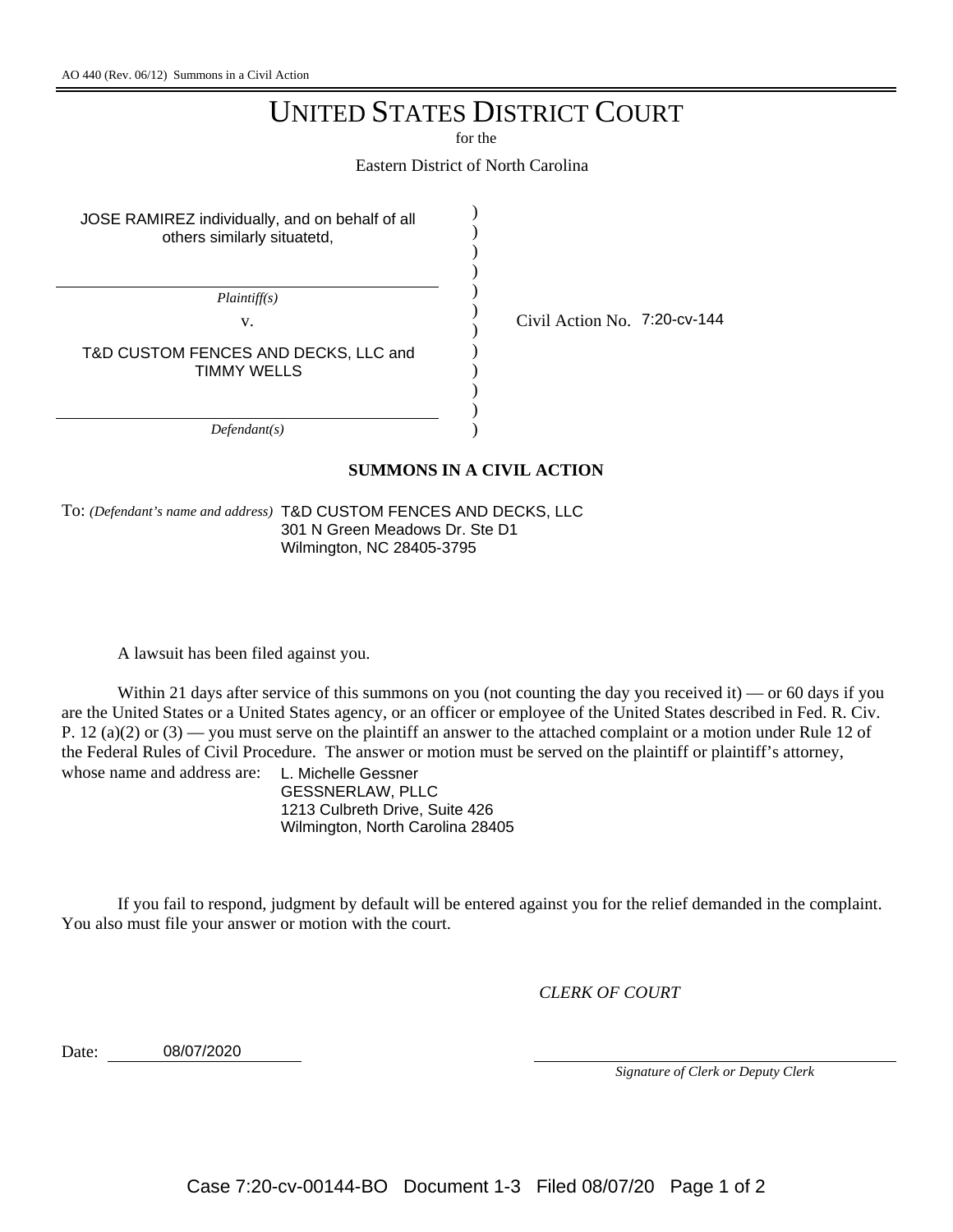Civil Action No. 7:20-cv-144

## **PROOF OF SERVICE**

*(This section should not be filed with the court unless required by Fed. R. Civ. P. 4 (l))*

|       | was received by me on (date)                                                                                                                  | This summons for (name of individual and title, if any)             |                                                                                    |          |  |  |
|-------|-----------------------------------------------------------------------------------------------------------------------------------------------|---------------------------------------------------------------------|------------------------------------------------------------------------------------|----------|--|--|
|       |                                                                                                                                               | $\Box$ I personally served the summons on the individual at (place) |                                                                                    |          |  |  |
|       |                                                                                                                                               |                                                                     | on $(data)$                                                                        | ; or     |  |  |
|       | $\Box$ I left the summons at the individual's residence or usual place of abode with (name)                                                   |                                                                     |                                                                                    |          |  |  |
|       | , a person of suitable age and discretion who resides there,<br>, and mailed a copy to the individual's last known address; or<br>$on$ (date) |                                                                     |                                                                                    |          |  |  |
|       |                                                                                                                                               |                                                                     |                                                                                    |          |  |  |
|       |                                                                                                                                               | $\Box$ I served the summons on (name of individual)                 | <u> 1980 - Johann Barn, mars an t-Amerikaansk politiker (</u>                      | , who is |  |  |
|       |                                                                                                                                               |                                                                     | designated by law to accept service of process on behalf of (name of organization) |          |  |  |
|       |                                                                                                                                               |                                                                     | $\overline{\phantom{a}}$ ; or<br>$on$ (date)                                       |          |  |  |
|       |                                                                                                                                               | $\Box$ I returned the summons unexecuted because                    |                                                                                    | $:$ or   |  |  |
|       | $\Box$ Other (specify):                                                                                                                       |                                                                     |                                                                                    |          |  |  |
|       | My fees are \$                                                                                                                                | for travel and \$                                                   | for services, for a total of \$                                                    | 0.00     |  |  |
|       |                                                                                                                                               | I declare under penalty of perjury that this information is true.   |                                                                                    |          |  |  |
| Date: |                                                                                                                                               |                                                                     |                                                                                    |          |  |  |
|       |                                                                                                                                               |                                                                     | Server's signature                                                                 |          |  |  |
|       |                                                                                                                                               |                                                                     | Printed name and title                                                             |          |  |  |
|       |                                                                                                                                               |                                                                     | Server's address                                                                   |          |  |  |

Additional information regarding attempted service, etc:

Case 7:20-cv-00144-BO Document 1-3 Filed 08/07/20 Page 2 of 2 **Print Save As... Reset**

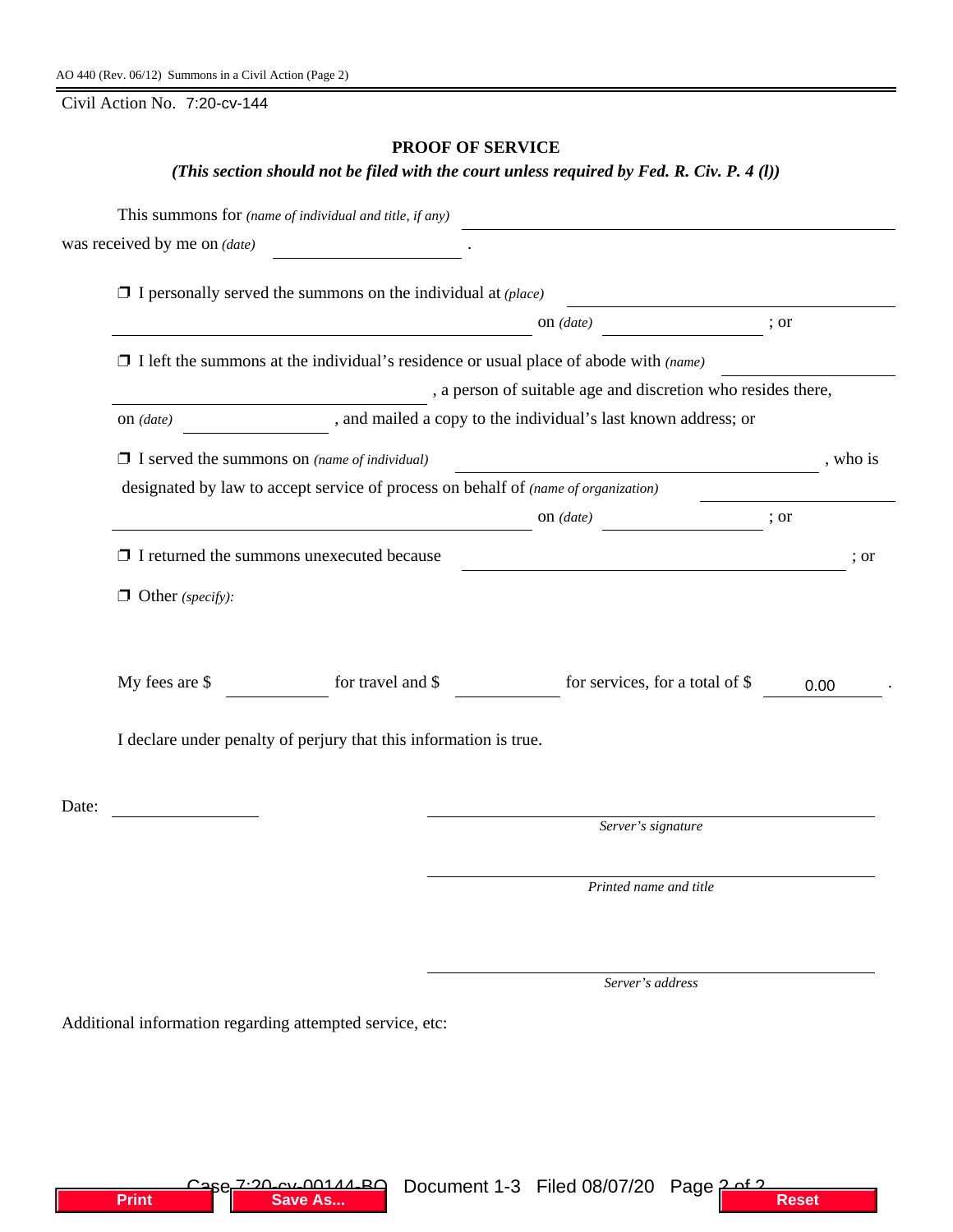## JS 44 (Rev. 09/19) **CIVIL COVER SHEET**

The JS 44 civil cover sheet and the information contained herein neither replace nor supplement the filing and service of pleadings or other papers as required by law, except as provided by local rules of court. This form,

| I. (a) PLAINTIFFS                                                         |                                                         |                                                        | <b>DEFENDANTS</b>                                |                                                                                                                                             |                                                                                |                                           |                                                                  |                             |                |
|---------------------------------------------------------------------------|---------------------------------------------------------|--------------------------------------------------------|--------------------------------------------------|---------------------------------------------------------------------------------------------------------------------------------------------|--------------------------------------------------------------------------------|-------------------------------------------|------------------------------------------------------------------|-----------------------------|----------------|
| JOSE RAMIREZ individually, and on behalf of all others similarly situated |                                                         |                                                        | T&D CUSTOM FENCES AND DECKS, LLC and TIMMY WELLS |                                                                                                                                             |                                                                                |                                           |                                                                  |                             |                |
|                                                                           |                                                         |                                                        |                                                  |                                                                                                                                             |                                                                                |                                           |                                                                  |                             |                |
| (b) County of Residence of First Listed Plaintiff                         |                                                         | New Hanover                                            |                                                  |                                                                                                                                             | County of Residence of First Listed Defendant                                  |                                           | New Hanover                                                      |                             |                |
|                                                                           | (EXCEPT IN U.S. PLAINTIFF CASES)                        |                                                        |                                                  |                                                                                                                                             | (IN U.S. PLAINTIFF CASES ONLY)                                                 |                                           |                                                                  |                             |                |
|                                                                           |                                                         |                                                        |                                                  | NOTE:                                                                                                                                       | IN LAND CONDEMNATION CASES, USE THE LOCATION OF<br>THE TRACT OF LAND INVOLVED. |                                           |                                                                  |                             |                |
|                                                                           |                                                         |                                                        |                                                  | Attorneys (If Known)                                                                                                                        |                                                                                |                                           |                                                                  |                             |                |
| L. Michelle Gessner<br>L. Michelle Gessner                                |                                                         |                                                        |                                                  |                                                                                                                                             |                                                                                |                                           |                                                                  |                             |                |
| GessnerLaw, PLLC<br>1213 Culbreth Drive, Suite 426                        |                                                         |                                                        |                                                  | None Known                                                                                                                                  |                                                                                |                                           |                                                                  |                             |                |
| Wilmington, NC 28405                                                      |                                                         |                                                        |                                                  |                                                                                                                                             |                                                                                |                                           |                                                                  |                             |                |
| <b>II. BASIS OF JURISDICTION</b> (Place an "X" in One Box Only)           |                                                         |                                                        |                                                  | III. CITIZENSHIP OF PRINCIPAL PARTIES (Place an "X" in One Box for Plaintiff                                                                |                                                                                |                                           |                                                                  |                             |                |
| $\Box$ 1 U.S. Government                                                  | <b>X</b> 3 Federal Question                             |                                                        |                                                  | (For Diversity Cases Only)                                                                                                                  | <b>DEF</b><br><b>PTF</b>                                                       |                                           | and One Box for Defendant)<br>PTF                                |                             | DEF            |
| Plaintiff                                                                 | (U.S. Government Not a Party)                           |                                                        |                                                  | Citizen of This State                                                                                                                       | $\mathbf{X}$ 1<br>$\mathbf{X}$ 1                                               |                                           | Incorporated or Principal Place                                  | $\Box$ 4                    | $\mathbf{X}$ 4 |
|                                                                           |                                                         |                                                        |                                                  |                                                                                                                                             |                                                                                | of Business In This State                 |                                                                  |                             |                |
| $\Box$ 2 U.S. Government<br>Defendant                                     | $\Box$ 4 Diversity                                      | (Indicate Citizenship of Parties in Item III)          |                                                  | Citizen of Another State                                                                                                                    | $\Box$ 2<br>$\Box$ 2                                                           |                                           | Incorporated and Principal Place<br>of Business In Another State | $\Box$ 5                    | $\square$ 5    |
|                                                                           |                                                         |                                                        |                                                  |                                                                                                                                             |                                                                                |                                           |                                                                  |                             |                |
|                                                                           |                                                         |                                                        |                                                  | Citizen or Subject of a<br>Foreign Country                                                                                                  | <b>1</b> 3 Foreign Nation<br>$\Box$ 3                                          |                                           |                                                                  | $\Box$ 6                    | $\Box$ 6       |
| <b>IV. NATURE OF SUIT</b> (Place an "X" in One Box Only)                  |                                                         |                                                        |                                                  |                                                                                                                                             |                                                                                |                                           | Click here for: Nature of Suit Code Descriptions.                |                             |                |
| <b>CONTRACT</b>                                                           |                                                         | <b>TORTS</b>                                           |                                                  | <b>FORFEITURE/PENALTY</b>                                                                                                                   | <b>BANKRUPTCY</b>                                                              |                                           | <b>OTHER STATUTES</b>                                            |                             |                |
| $\Box$ 110 Insurance<br>$\Box$ 120 Marine                                 | PERSONAL INJURY<br>$\Box$ 310 Airplane                  | PERSONAL INJURY<br>$\Box$ 365 Personal Injury -        |                                                  | 5 625 Drug Related Seizure<br>of Property 21 USC 881                                                                                        | $\Box$ 422 Appeal 28 USC 158<br>□ 423 Withdrawal                               |                                           | 375 False Claims Act<br>$\Box$ 376 Qui Tam (31 USC               |                             |                |
| $\Box$ 130 Miller Act                                                     | □ 315 Airplane Product<br>Product Liability             |                                                        |                                                  | $\Box$ 690 Other                                                                                                                            | 28 USC 157                                                                     |                                           | 3729(a)                                                          |                             |                |
| $\Box$ 140 Negotiable Instrument<br>$\Box$ 150 Recovery of Overpayment    | Liability<br>$\Box$ 320 Assault, Libel &                | $\Box$ 367 Health Care/<br>Pharmaceutical              |                                                  |                                                                                                                                             | <b>PROPERTY RIGHTS</b>                                                         |                                           | $\Box$ 400 State Reapportionment<br>$\Box$ 410 Antitrust         |                             |                |
| & Enforcement of Judgment<br>$\Box$ 151 Medicare Act                      | Slander                                                 | Personal Injury<br>Product Liability                   |                                                  |                                                                                                                                             | $\Box$ 820 Copyrights<br>□ 830 Patent                                          |                                           | $\Box$ 430 Banks and Banking<br>□ 450 Commerce                   |                             |                |
| 152 Recovery of Defaulted                                                 | □ 330 Federal Employers'<br>Liability                   | □ 368 Asbestos Personal                                |                                                  |                                                                                                                                             | 335 Patent - Abbreviated                                                       |                                           | $\Box$ 460 Deportation                                           |                             |                |
| <b>Student Loans</b><br>(Excludes Veterans)                               | $\Box$ 340 Marine<br>345 Marine Product                 | <b>Injury Product</b><br>Liability                     |                                                  |                                                                                                                                             | New Drug Application<br>□ 840 Trademark                                        |                                           | 1 470 Racketeer Influenced and<br>Corrupt Organizations          |                             |                |
| $\Box$ 153 Recovery of Overpayment                                        | Liability                                               | PERSONAL PROPERTY                                      |                                                  | <b>LABOR</b>                                                                                                                                | <b>SOCIAL SECURITY</b>                                                         |                                           | □ 480 Consumer Credit                                            |                             |                |
| of Veteran's Benefits<br>$\Box$ 160 Stockholders' Suits                   | 350 Motor Vehicle<br>□ 355 Motor Vehicle                | 370 Other Fraud<br>$\Box$ 371 Truth in Lending         |                                                  | 区 710 Fair Labor Standards<br>Act                                                                                                           | $\Box$ 861 HIA (1395ff)<br>$\Box$ 862 Black Lung (923)                         |                                           | (15 USC 1681 or 1692)<br>1 485 Telephone Consumer                |                             |                |
| 190 Other Contract<br>195 Contract Product Liability                      | <b>Product Liability</b><br>360 Other Personal          | 380 Other Personal<br><b>Property Damage</b>           |                                                  | 720 Labor/Management<br>Relations                                                                                                           | $\Box$ 863 DIWC/DIWW (405(g))<br>□ 864 SSID Title XVI                          |                                           | Protection Act<br>□ 490 Cable/Sat TV                             |                             |                |
| $\Box$ 196 Franchise                                                      | Injury                                                  | 385 Property Damage                                    |                                                  | 740 Railway Labor Act                                                                                                                       | $\Box$ 865 RSI (405(g))                                                        |                                           | $\Box$ 850 Securities/Commodities/                               |                             |                |
|                                                                           | 362 Personal Injury -<br>Medical Malpractice            | Product Liability                                      |                                                  | 751 Family and Medical<br>Leave Act                                                                                                         |                                                                                |                                           | Exchange<br>1 890 Other Statutory Actions                        |                             |                |
| <b>REAL PROPERTY</b>                                                      | <b>CIVIL RIGHTS</b>                                     | <b>PRISONER PETITIONS</b>                              |                                                  | 790 Other Labor Litigation                                                                                                                  | <b>FEDERAL TAX SUITS</b>                                                       |                                           | □ 891 Agricultural Acts                                          |                             |                |
| 210 Land Condemnation<br>$\Box$ 220 Foreclosure                           | $\Box$ 440 Other Civil Rights<br>$\Box$ 441 Voting      | <b>Habeas Corpus:</b><br>463 Alien Detainee            |                                                  | 791 Employee Retirement<br>Income Security Act                                                                                              | □ 870 Taxes (U.S. Plaintiff<br>or Defendant)                                   |                                           | 1 893 Environmental Matters<br>□ 895 Freedom of Information      |                             |                |
| 230 Rent Lease & Ejectment<br>$\Box$ 240 Torts to Land                    | $\Box$ 442 Employment<br>$\Box$ 443 Housing/            | $\Box$ 510 Motions to Vacate<br>Sentence               |                                                  |                                                                                                                                             | □ 871 IRS-Third Party<br>26 USC 7609                                           |                                           | Act<br>□ 896 Arbitration                                         |                             |                |
| 245 Tort Product Liability                                                | Accommodations                                          | $\Box$ 530 General                                     |                                                  |                                                                                                                                             |                                                                                |                                           | □ 899 Administrative Procedure                                   |                             |                |
| 290 All Other Real Property                                               | $\Box$ 445 Amer. w/Disabilities -<br>Employment         | 535 Death Penalty<br>Other:                            |                                                  | <b>IMMIGRATION</b><br>□ 462 Naturalization Application                                                                                      |                                                                                |                                           | Act/Review or Appeal of<br><b>Agency Decision</b>                |                             |                |
|                                                                           | $\Box$ 446 Amer. w/Disabilities<br>Other                | $\Box$ 540 Mandamus & Other<br>$\Box$ 550 Civil Rights |                                                  | $\Box$ 465 Other Immigration<br>Actions                                                                                                     |                                                                                |                                           | $\Box$ 950 Constitutionality of<br><b>State Statutes</b>         |                             |                |
|                                                                           | 448 Education                                           | 555 Prison Condition                                   |                                                  |                                                                                                                                             |                                                                                |                                           |                                                                  |                             |                |
|                                                                           |                                                         | 560 Civil Detainee -<br>Conditions of                  |                                                  |                                                                                                                                             |                                                                                |                                           |                                                                  |                             |                |
|                                                                           |                                                         | Confinement                                            |                                                  |                                                                                                                                             |                                                                                |                                           |                                                                  |                             |                |
| V. ORIGIN (Place an "X" in One Box Only)                                  |                                                         |                                                        |                                                  |                                                                                                                                             |                                                                                |                                           |                                                                  |                             |                |
| $\mathbf{X}$ 1 Original<br>Proceeding                                     | $\square$ 2 Removed from<br>$\Box$ 3<br>State Court     | Remanded from<br>Appellate Court                       |                                                  | $\Box$ 4 Reinstated or<br>$\Box$ 5 Transferred from<br>Reopened<br>(specify)                                                                | □ 6<br>Another District                                                        | Multidistrict<br>Litigation -<br>Transfer | $\Box$ 8 Multidistrict                                           | Litigation -<br>Direct File |                |
|                                                                           |                                                         |                                                        |                                                  | Cite the U.S. Civil Statute under which you are filing (Do not cite jurisdictional statutes unless diversity): 29 U.S.C. Section 201 et seq |                                                                                |                                           |                                                                  |                             |                |
| VI. CAUSE OF ACTION                                                       |                                                         |                                                        |                                                  | Brief description of cause: Violation of the FLSA and NCWHA for failure to pay minimum wage and overtime; Retaliation                       |                                                                                |                                           |                                                                  |                             |                |
| VII. REQUESTED IN<br><b>COMPLAINT:</b>                                    | ⊠<br>UNDER RULE 23, F.R.Cv.P.                           | CHECK IF THIS IS A CLASS ACTION                        |                                                  | <b>DEMAND \$</b>                                                                                                                            | <b>JURY DEMAND:</b>                                                            |                                           | CHECK YES only if demanded in complaint:<br>X Yes                | $\Box$ No                   |                |
| VIII. RELATED CASE(S)                                                     |                                                         |                                                        |                                                  |                                                                                                                                             |                                                                                |                                           |                                                                  |                             |                |
| <b>IF ANY</b>                                                             | (See instructions):                                     | <b>JUDGE</b>                                           |                                                  |                                                                                                                                             | DOCKET NUMBER                                                                  |                                           |                                                                  |                             |                |
| <b>DATE</b>                                                               |                                                         | SIGNATURE OF ATTORNEY OF RECORD                        |                                                  |                                                                                                                                             |                                                                                |                                           |                                                                  |                             |                |
| August 7, 2020<br><b>FOR OFFICE USE ONLY</b>                              |                                                         | /s/ L. Michelle Gessner                                |                                                  |                                                                                                                                             |                                                                                |                                           |                                                                  |                             |                |
| <b>RECEIPT#</b>                                                           | AMC&Se 7:20-cv-00144-BOYIND6/cument 1-4 File 4098/07/20 |                                                        |                                                  |                                                                                                                                             | PageMAG <sub>fU</sub> <sub>2GE</sub>                                           |                                           |                                                                  |                             |                |